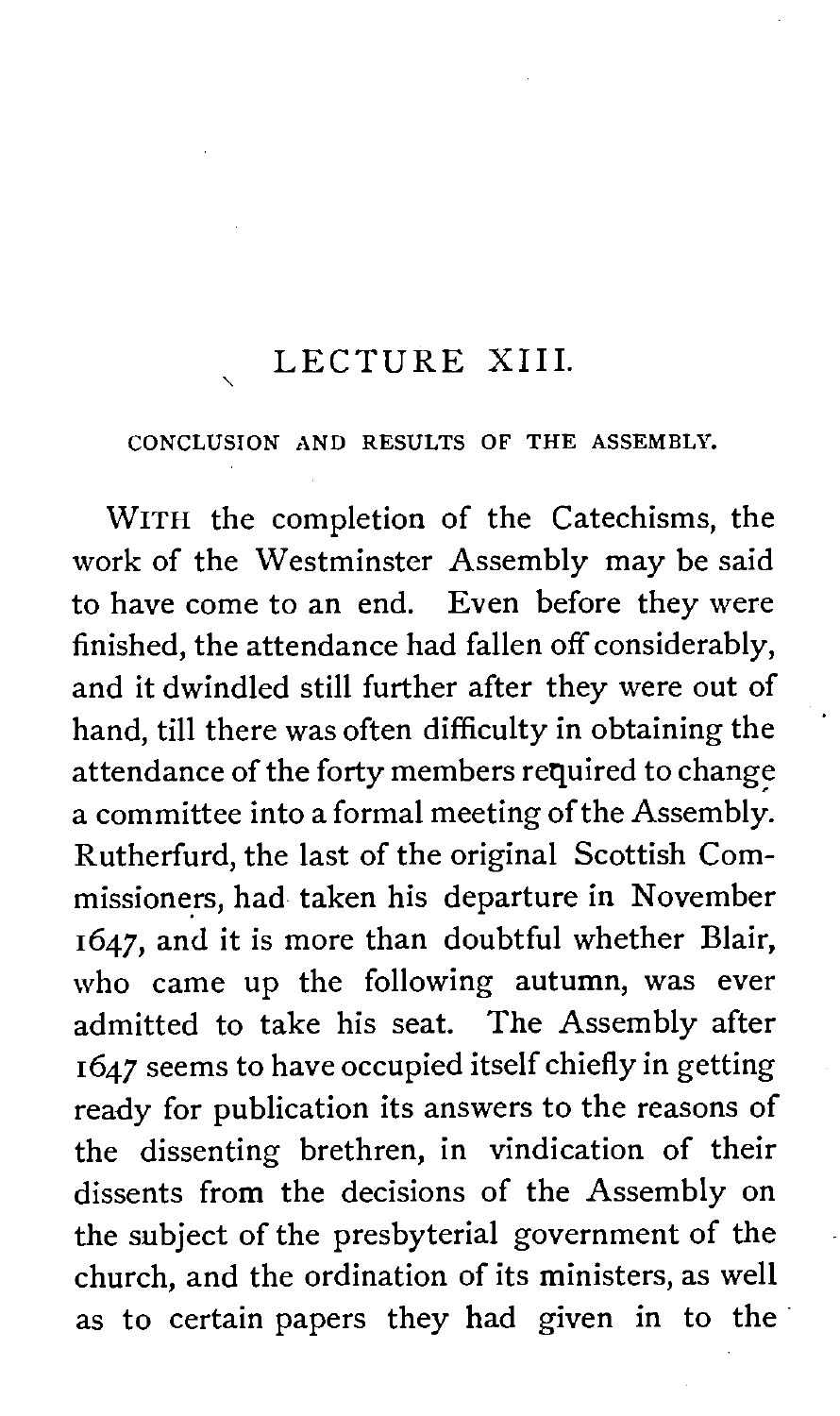committee on accommodation.<sup>1</sup> The divines also resumed consideration of the Queries of the House of Commons regarding the *jus divinum* of churchgovernment, and made further progress in putting into shape their answers to them, but they do not appear to have completed their labours or to have presented the results of them to the House. Their sessions continue to be numbered till 22d February 1648-9, which is marked as Session I 163. After that date they met chiefly as a committee for the examination of presentees to benefices and of candidates for licence till 25th March 1652. Whether their meetings ceased at that date, or whether, though no record of them is now extant, they were continued till the dismissal of the Long Parliament by Cromwell in the following year, has not been positively ascertained. , Before their sessions ceased to be numbered, the Parliament had been 'purged' of a large proportion of its members, and the ancient constitution of the kingdom virtually set aside. The king had been tried, condemned, and executed by authority of a Commission or Court improvised by the ' Rump' of the House of Commons. Whatever doubt may exist as to the action or inaction of the Assembly in the case of Laud, there can be no doubt as to the courage and prompitude with which its leaders

**1** These, as stated on p. 200, were published in 1648, and with **a** new title-page in 1652.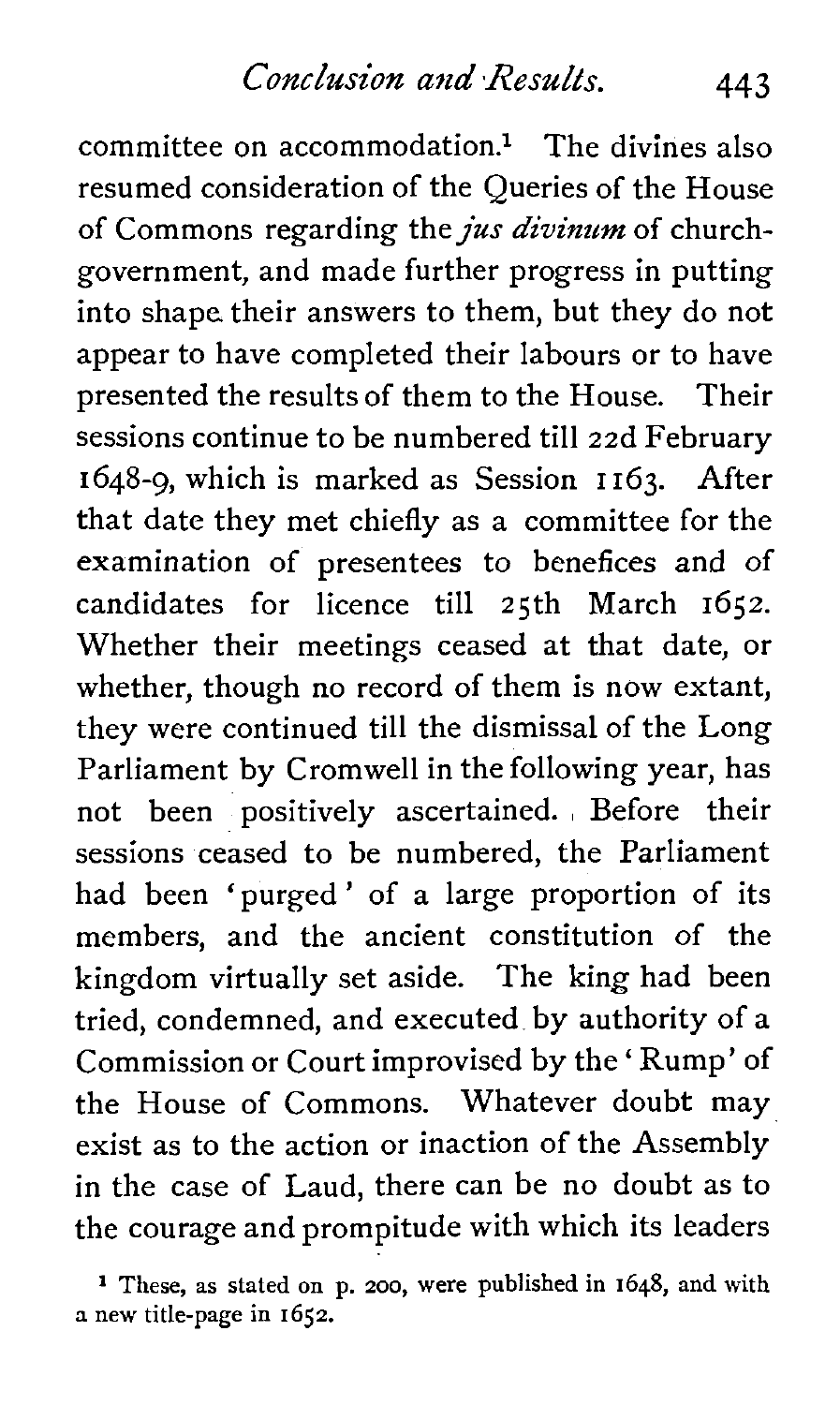and the Presbyterian ministers of London protested against the judicial murder of the king, nor as to the earnest anxiety they showed to the last to help forward any settlement of out-standing differences which would have saved the monarchy, and afforded reasonable security for civil liberty. But their fast friends and allies, the Scotch, had now returned to their own homes, and, when too late, the Presbyterians in the south learned the value of their faithful warnings, and found they were indeed at the mercy of that' sectarian army who were bent on securing their own ends, though these should be gained by overturning the ancient constitution of the kingdom, and setting up in its room a commonwealth in name, an oligarchy or military despotism in fact. The committee of the Scottish Estates had instructed their Commissioners to protest against the trial of the king, and the Commissioners of the Scottish Assembly, concurring in the protest, expressed their utter detestation of 'so horrid a design against his Majesty's person,' and disclaimed all responsibility for ' the miseries, confusions, and calamities that might follow.' Their deputy, Blair, expressed himself as strongly on the enormity of this act as the most ardent Royalist could desire, and never ceased to speak of the unfortunate monarch in terms of warm affection and regard.<sup>1</sup> His early <sup>1</sup> Blair's *Autobiography*, pp. 214, 261-'a good king evil-used.'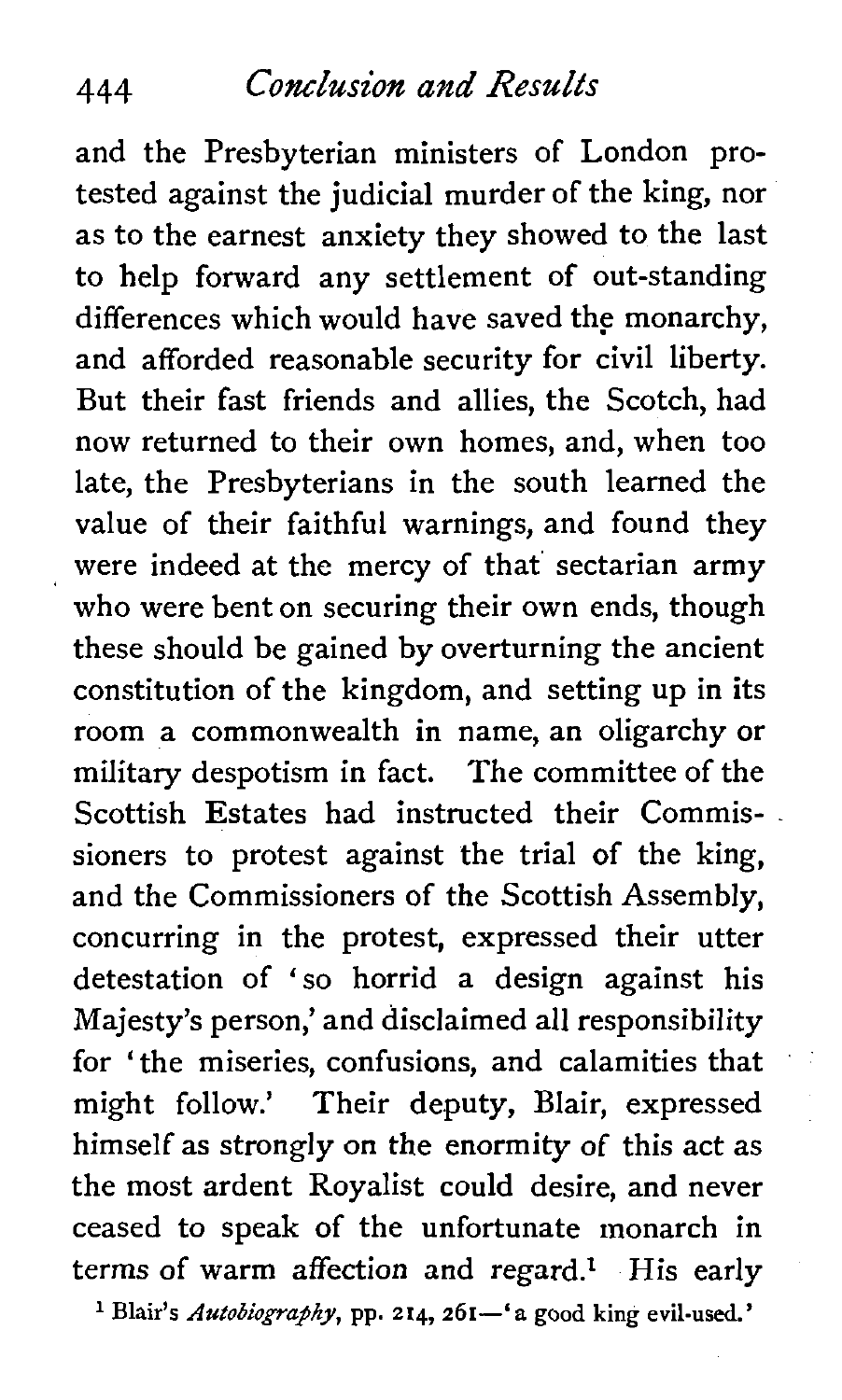interviews with Cromwell, on the other hand, seem to have left on his mind impressions<sup>1</sup> even less favourable than those which Baxter and Ussher formed from their intercourse with him. Immediately on learning that the 'horrid design' had actually been carried out, the Committee of the Scottish Estates causedcharles **11.** to be proclaimed king, and 'sent to their Commissioners in London a copy of the proclamation, with a remonstrance to the House of Commons, which gave so great offence to the regicides, that they first imprisoned the Commissioners,' and soon after ignominiously dismissed them from the kingdom under the escort of a troop of horse. The Scotch invited the young king to come among them and take possession of his throne, and with much persuasion they at last prevailed on him to accept their invitation. But he was far from hearty in the matter, and an extreme party had sprung up among themselves who were too much in sympathy with the sectaries of the south, and too distrustful of their old Royalist countrymen. In their earnest desire to satisfy the scruples and disarm the hostility of these men, the more moderate party consented to measures which were harsh towards their sovereign and towards many who were eager to forget past differences and do their utmost to defend their native country against the formidable invader who now ventured

<sup>1</sup> Blair's *Autobiography*, p. 210-' an egregious dissembler.'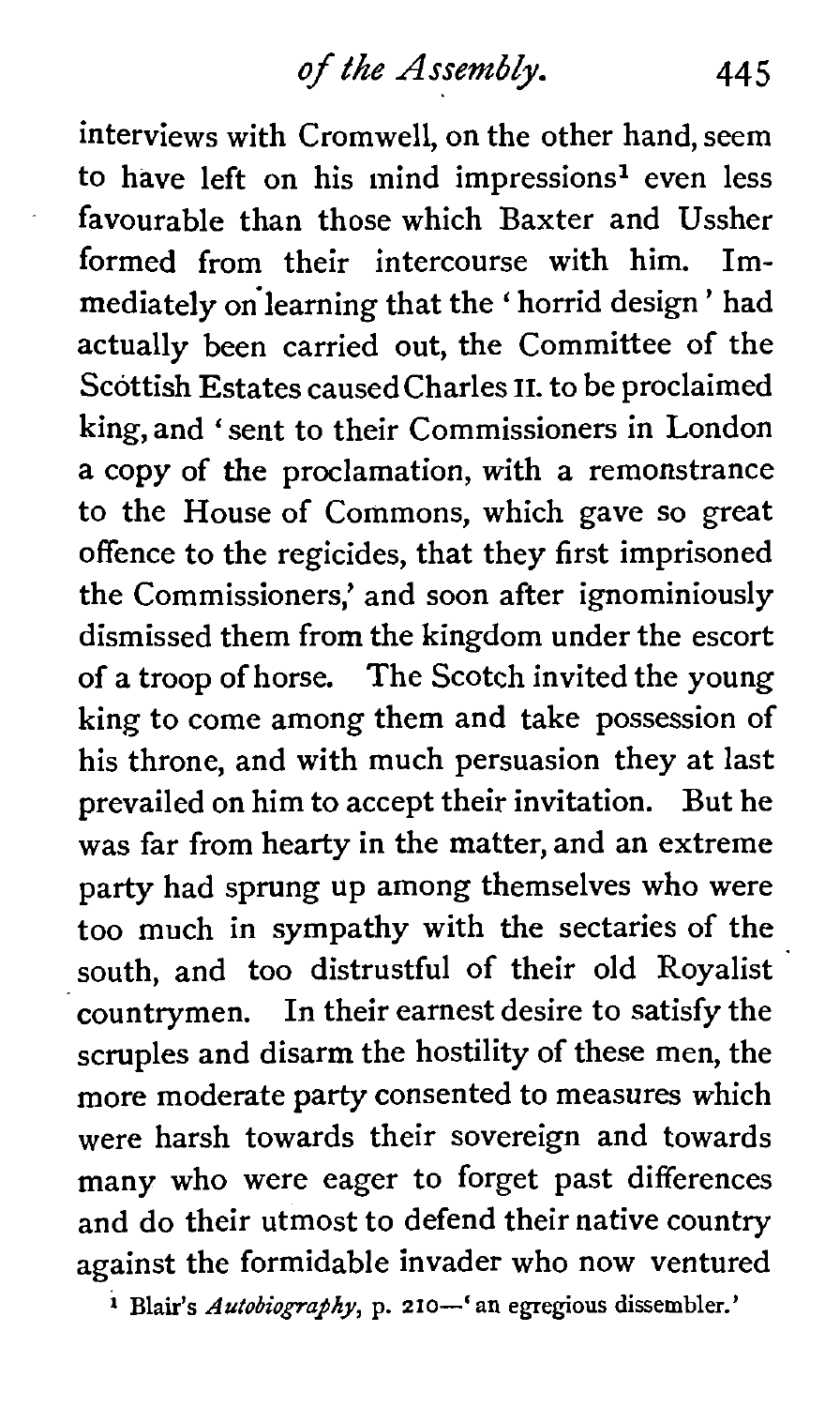to assail it. All that the caution and skill of experienced generals could in the circumstances effect was done by the Leslies. But, through the interference and dictation of fanatical busybodies, it is said, their plans were thwarted, the triumph which seemed almost within grasp was snatched from them, and a disaster was inflicted on the nation which was great in its immediate, and still greater in its remoter consequences. Cromwell's army, after its victory at Dunbar, returned, and for months occupied the very heart of the kingdom. Nothing remained for the young monarch after his coronation at Scone in 1651, but, as soon as he could gather together even a less disciplined army, to summon to his aid the Royalists of the south, and to try the fortune of war in England. Few of them obeyed his hurried call, and at Worcester, on 3d September 1651 (the anniversary of the battle of Dunbar), after an obstinatelycontested engagement, his army was finally defeated, the supporters of the ancient constitution were crushed, ' Cromwell obtained his crowning mercy,' and the sectaries for a time became masters throughout the three kingdoms. Many fancy pictures have been drawn of the glories of that period in Scotland as well as in England, of the tranquillityof the country, the purity of the administration, and the comparative freedom and contentedness of the people. These pictures still require to begreatlytoned down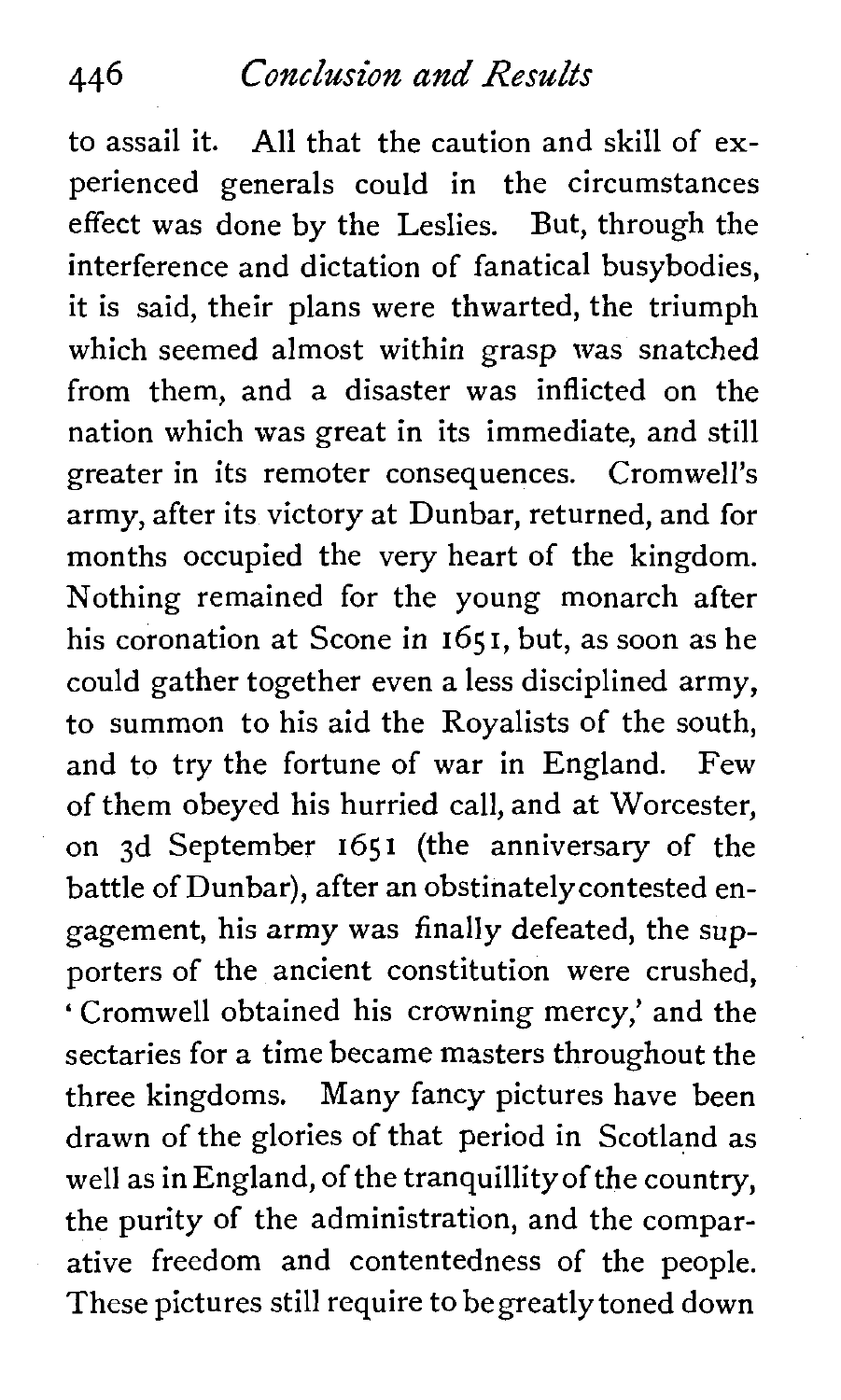to bring them into fair accordance with known facts, which only the greater severities of the later Stuart  $r$ égime could have cast so much into shade.

There can be no question of the military genius or personal prowess or piety of Cromwell, nor of the high-toned morality of most of his entourage, nor of the worthiness of the ends aimed at in much of his foreign and domestic policy. But the circumstances which brought him to the front, and which first tempted or shut him up to the course he thenceforth resolutely pursued, the expedients to which he had recourse on various occasions when he could not attain his ends by strictly constitutional means, made it from the first all but impossible that he should be honoured to 'bring health and cure' to the distempered nation, or should ever come to trust and be trusted by the great majority who had been seeking, through all these commotions, not a new form of government or a new ruling dynasty, but the purification and continuance of the old. Neither the noble qualities and aims of the man, nor the brilliancy of his military successes, nor the greatness of his influence for much immediate good at home and abroad, ought to be allowed to blind us to the falseness of the position in which he put himself toward the legitimate aspirations of the nation, nor to the unworthy trickeries<sup>1</sup> and cruelties to which at times, **1 Even** Neal says of his policy towards the Cavaliers, the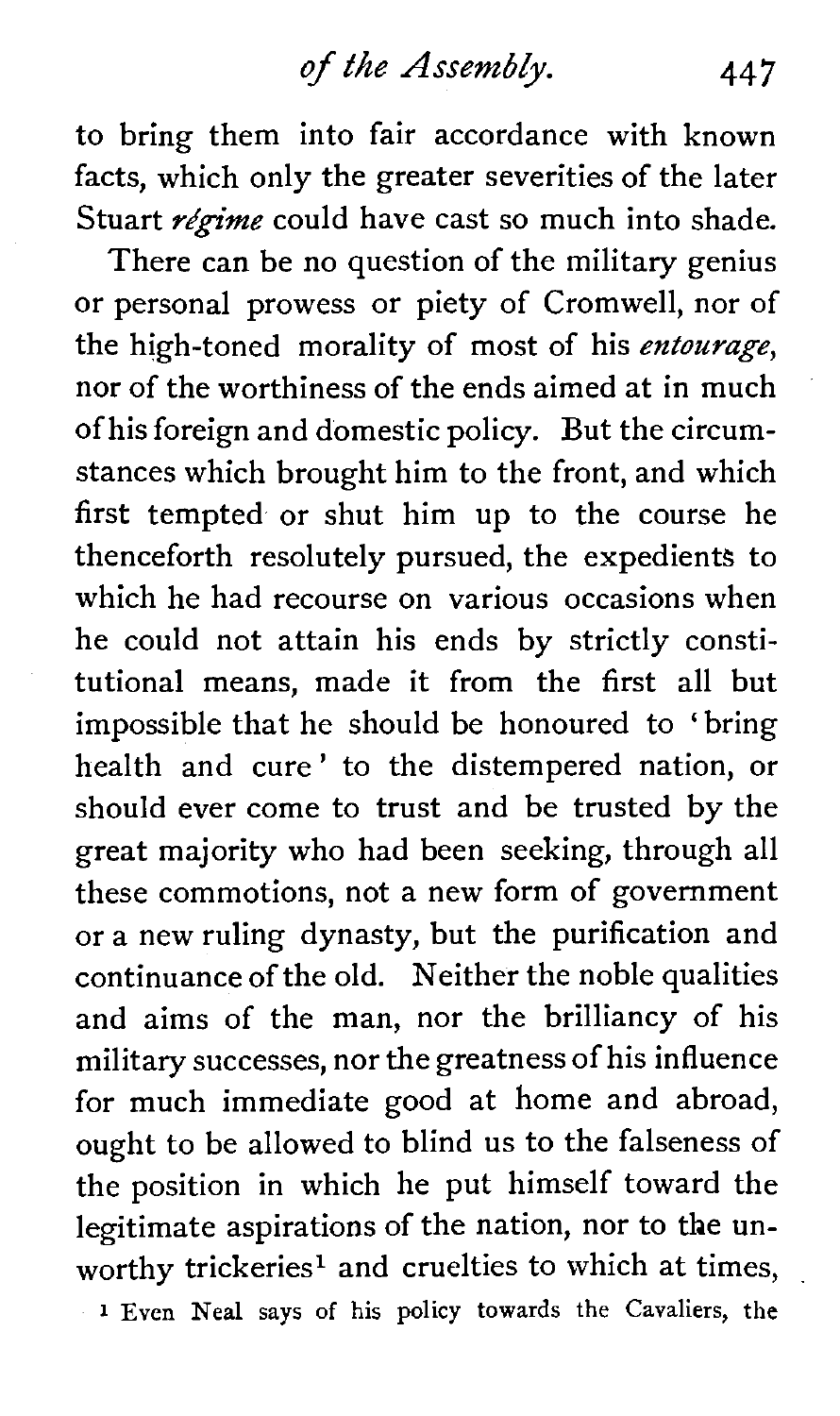in maintaining his position, he condescended to have recourse, nor to the sad consequences to Puritanism at home and to Protestantism abroad that ultimately came of his usurpation, and the measures by which its success was insured. Much of the hero-worship latterly paid at his shrine has been the glorification of force ; and, if ever there was a case in which it might be truly said that force was no remedy, it was for that in which the nation and its Parliament found themselves in **1648.** He did not attempt to loose, but only cut the knot, overpowering by the force of the army the legitimate authorities of the nation when the prospect of agreement between them was not yet abandoned,—perhaps had begun to be somewhat more hopeful. By the judicial murder of the king, he outraged the feelings of the vast majority of the people, and by his whole policy he provoked and intensified that reaction which came to a head so soon after his death. His government was personal government almost as undisguisedly as ever that of Charles had been, and it was more unblushingly based on the supremacy of the army as 'a providential power,' entitled to overrule or supersede every other. It was a despotism to the core even when it was most a paternal and religious **Presbyterians, and the Republicans** : **'Cromwell had the skill not only to keep them divided, but to increase their jealousies of each other, and by that means to disconcert all their measures against himself.'-Vol. iv. p. go. See also Beattie's** History, **p. 261.**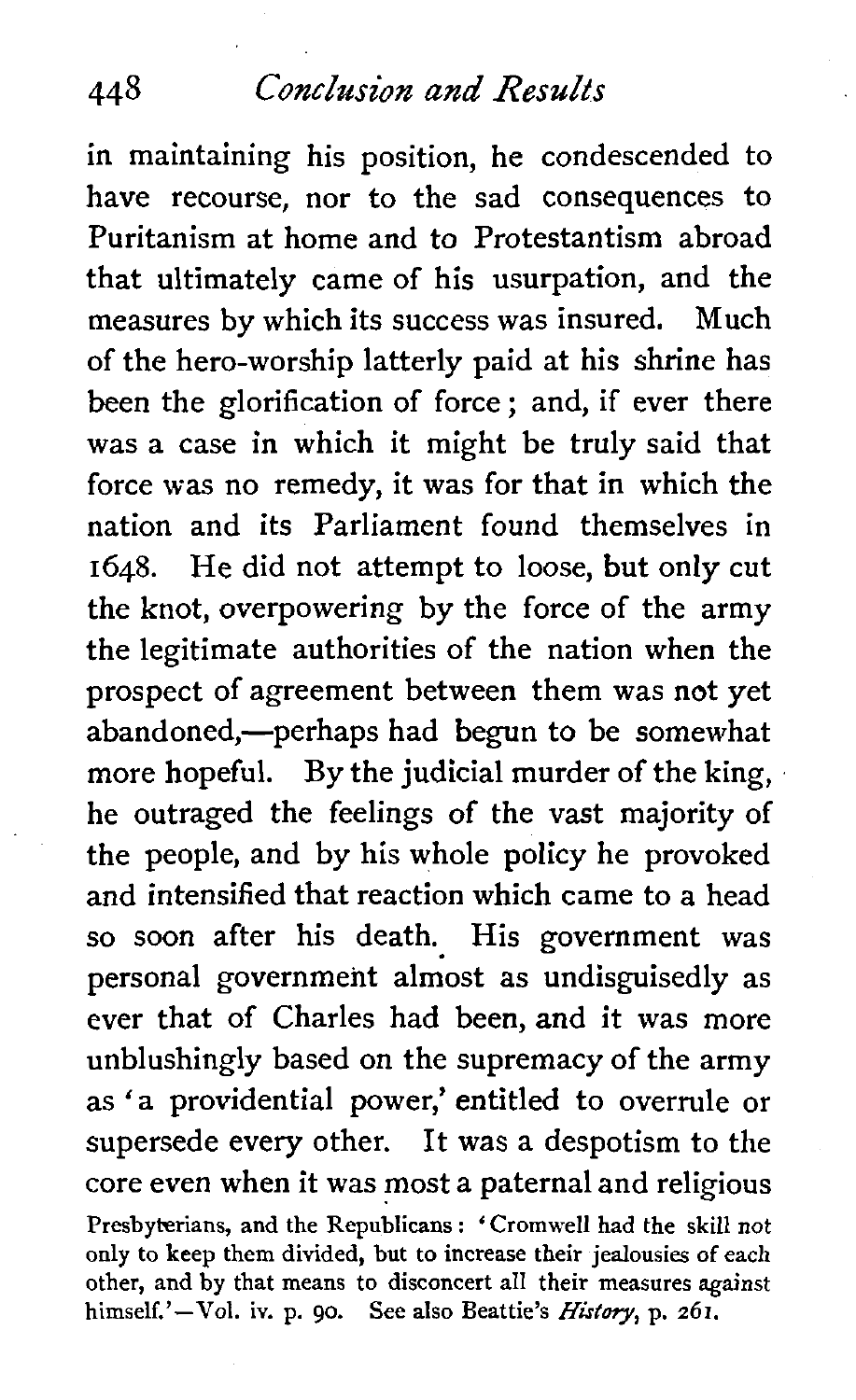one. And in Scotland as well as in Ireland, the paternal was ever the vanishing quantity, and the despotism pure and simple the constant one. He could confide only in his own small coterie ; his power of influencing individual men, even within the Puritan circle, was but limited ; he had no such gift of eloquence or electrical force as enabled him to move or control' the hostile or indifferent masses, and mould them to his will. He was never content, with all the safeguards he devised, to be simply the first magistrate in a free state.<sup>1</sup> Even the Parliaments elected under the regulations drafted by him, or his Council, did not prove obsequious to his will, and were only a little less respectfully dismissed than the Long Parliament had been. Whatever he may have tolerated in religion, he did not tolerate freedom of churchgovernment in England, still less in Scotland. Notwithstanding all his advances, that country continued in a state of sullen discontent, if not of veiled rebellion. Not only was the General **As**sembly dissolved in 1653, and prevented from meeting in 1654, but the synods and inferior courts

**<sup>1</sup>**' He wished no doubt that England should be free and happy, but he wished too to be its greatest man, if not its sovereign. He had nothing of the magnanimity of Washington. To the last he was a slave to the vulgar lust of power ; and to this he sacrificed both his integrity and his country, his conscience, and his peace.. . . Of all usurpers, Cromwell was perhaps the best-the best of a race which merits the indignation of mankind.'-Marsden's Later Puri*tans,* pp. 400, **403.** See also Hallam, vol. ii. chap. **X.**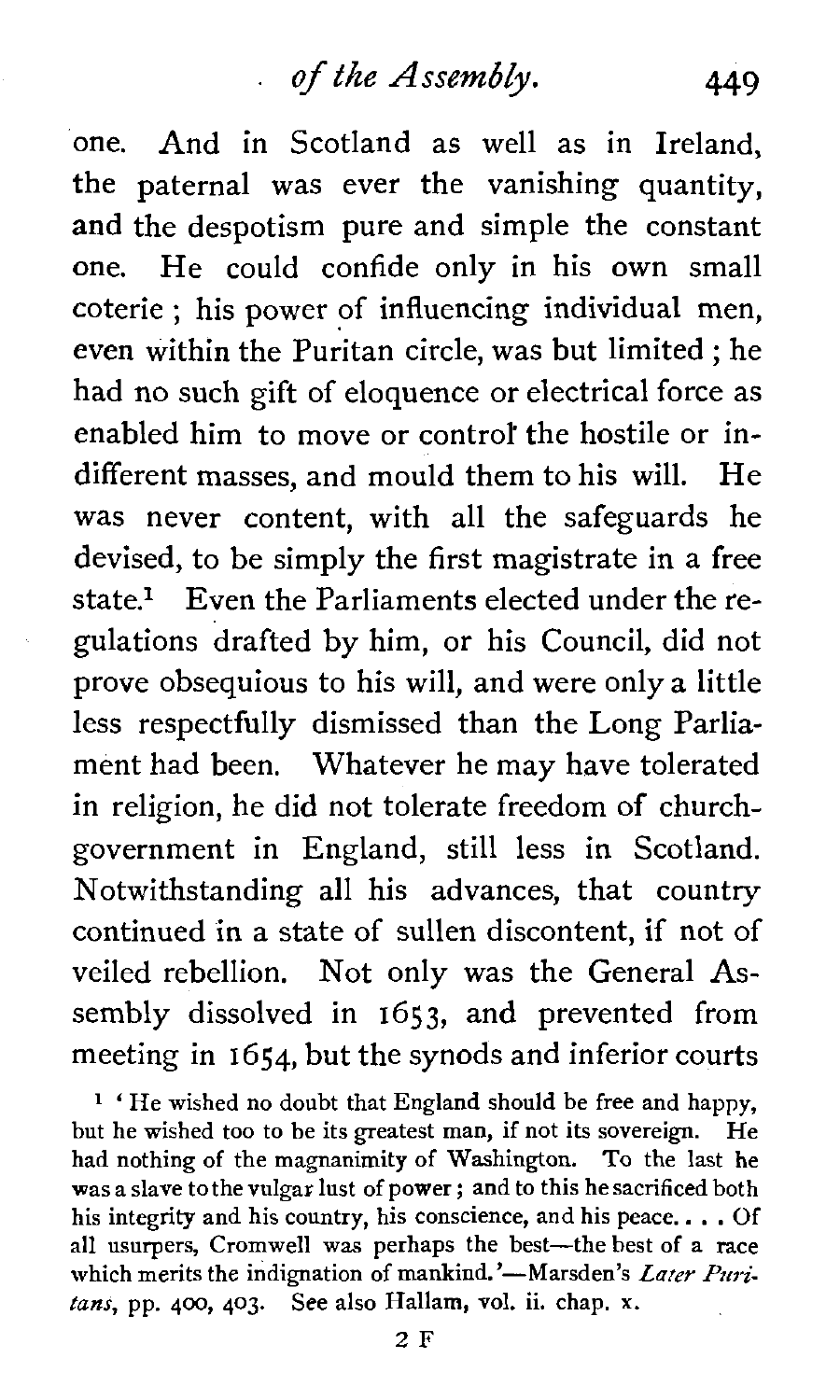at times were vexatiously interfered with and dispersed, and the decisions of presbyteries in the settlement of ministers, even when based on the call of the people, were often overruled. **1** have recently had occasion to examine the records of the Synod of Perth and Stirling during the period, which show a state of repression in that central province more systematic than previous researches had prepared me to expect.<sup>1</sup> It was the temporary success of his repressive policy, 1 believe, which emboldened Clarendon in England, and Sharp in Scotland, to pursue their far more rigorous and cruel courses. After the death of Cromwell, the motley fabric he had reared fell of its own accord. His son Richard abdicated the office of Protector, as soon as he found he could not count on the support of those who had followed

<sup>1</sup> In October **1651**, there was no meeting of Synod-' the English army having overspread the land, and garrisons being planted both in Perth and Stirling, and no safety for travelling, nor liberty for the brethren to convene.' The following year, the Synod met at Dunning, but were kept out of the Church by a popular tumult, apparently encouraged by those who favoured the English faction. In October **1653,** the Synod met at Dunblane, and, 'considering the poverty of the number, and also the want of freedom, being interrupted by the soldiers of Captain Robertson's command,' then lying at Dunblane, ihey unanimously adjourned the Synod till the following spring, protesting on the interruption of the soldiers, 'that this interruption should be no prejudice to their liberty to meet again, according to the power given them by Jesus Christ to assemble as well as to preach, in regard the Word of God, the Solemn League and Covenant, the Acts of the General Assembly, and the laws of the land all allowed it.' They did not meet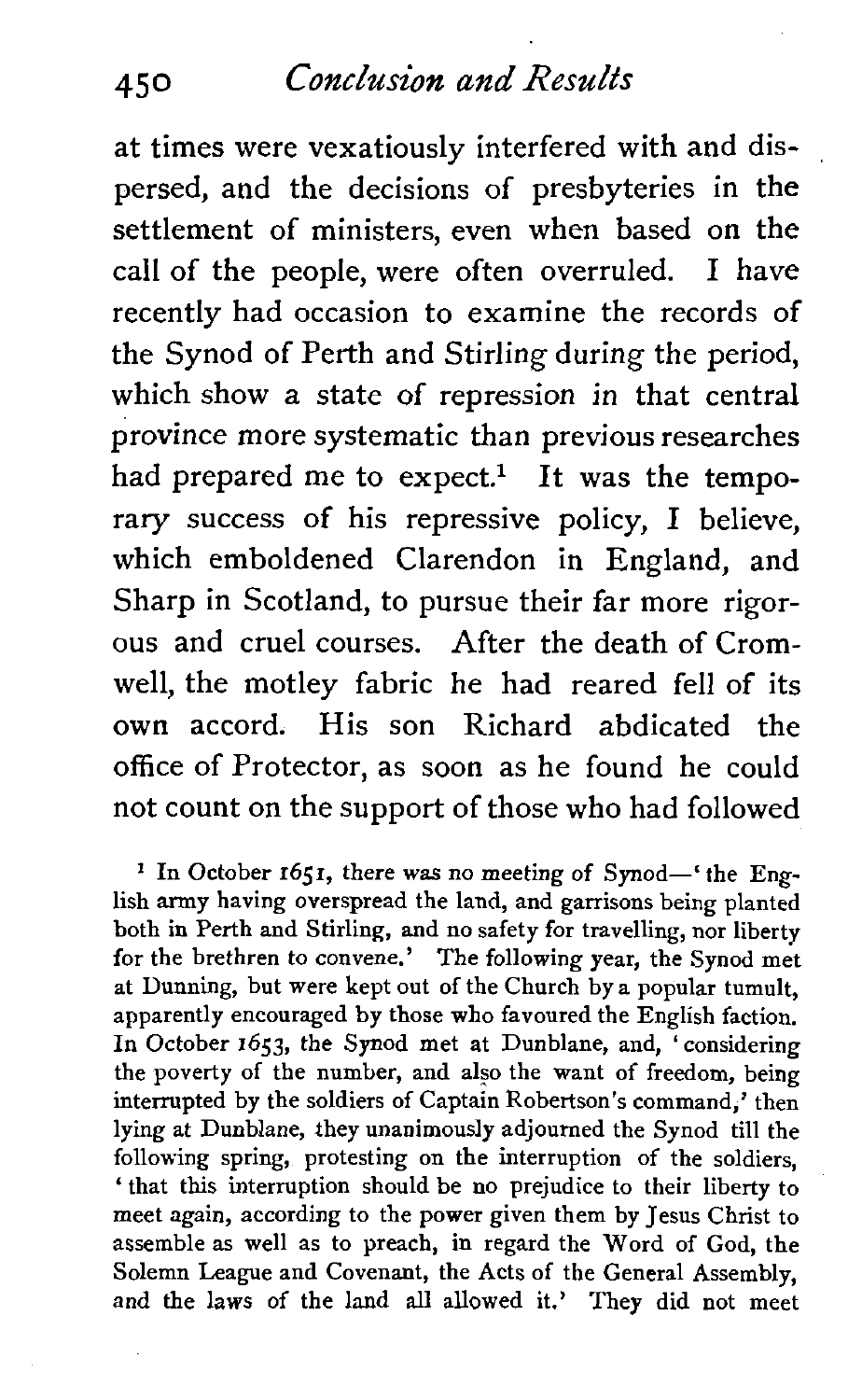# *ofthe* **Assembly.** 45 1

the fortunes of his father. The officers of the army would have liked to retain the supreme control of affairs in their own hands, but, uncertain of the attitude of Monk, and the Scottish division of the army towards themselves or to the exiled prince, they consented to recall the ' Rump,' of the Long Parliament, which, in 1653, Cromwell had contemptuously dismissed, and it continued to direct the government of the kingdom for a time. After Monk came with his forces to London, and was welcomed by its citizens, the 'excluded members' were encouraged again to take their seats, and so the last legally elected Parliament, whose rights, Bradshaw had told Cromwell, were not invalidated by his act of dismissal, was peacefully reinstated at Westminster. Without delay it fell back on its old traditions, restored the Solemn League and Covenant to its place of

again till October **1654,** and, expecting to be again interrupted, before taking up any other business, they made arrangements for their next meeting, as well as for the change of the time and place for it, if these should prove unsuitable or unsafe. They met again in April 1655, and, hearing that a party of soldiers was coming to interrupt their meeting, they improved on the innovation of the preceding year, and resolved not only to fix time and place for their meeting, but to transact their business before the usual sermon and the arrival of the soldiers, who apparently had been timed not to arrive till after sermon. That was not interrupted by them, but, immediately after, an English officer commanded the Assembly to dissolve, and, being asked to show his warrant for what he did, he refused, and threatened, and actually did use, violence, whereupon the moderator, after the usual solemn protest. dissolved the meeting. See also Beattie, pp. **232-236.**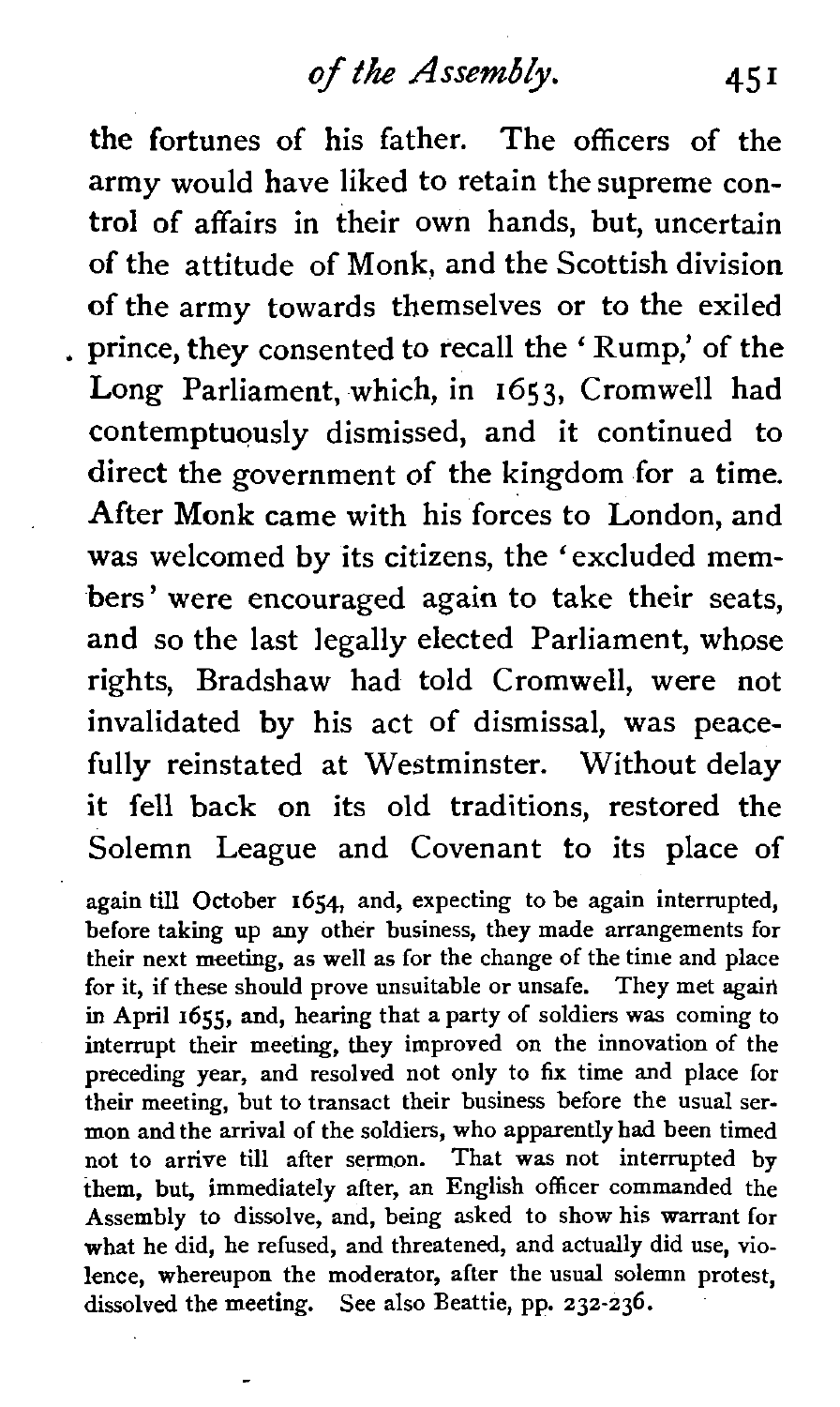honour in the House and in the churches, reapproved without qualification of all the chapters of the Confession of Faith save Chaps. xxx. and xxxi., and recognised the Presbyterian government of the Church, but with a toleration for tender consciences. And these, rather than the older arrangements of 1648, are those by which the spirit of English Presbyterianism ought in fairness to be judged. Having provided for the assembling of a Parliament more truly representative of the nation and more in the old form, this memorable House of Commons then agreed to its own dissolution. The new House was elected to a certain extent by a far wider constituency than Cromwell had ever intrusted with such powers, and a large number of old Cavaliers found places among its members. They were not so powerful in it, however, as they were soon to become, and it would probably have listened with favour to the suggestion of Sir Matthew Hale, that conditions should be arranged with the king, before his restoration, for securing the liberties of the nation and the reformation of the Church. But those in the immediate confidence of Monk, as well as those about the king, dreaded such a movement, and determined to hurry on the Restoration while the favourable impression produced by the royal Declaration from Breda was still at its height. Thus, in the exuberance of an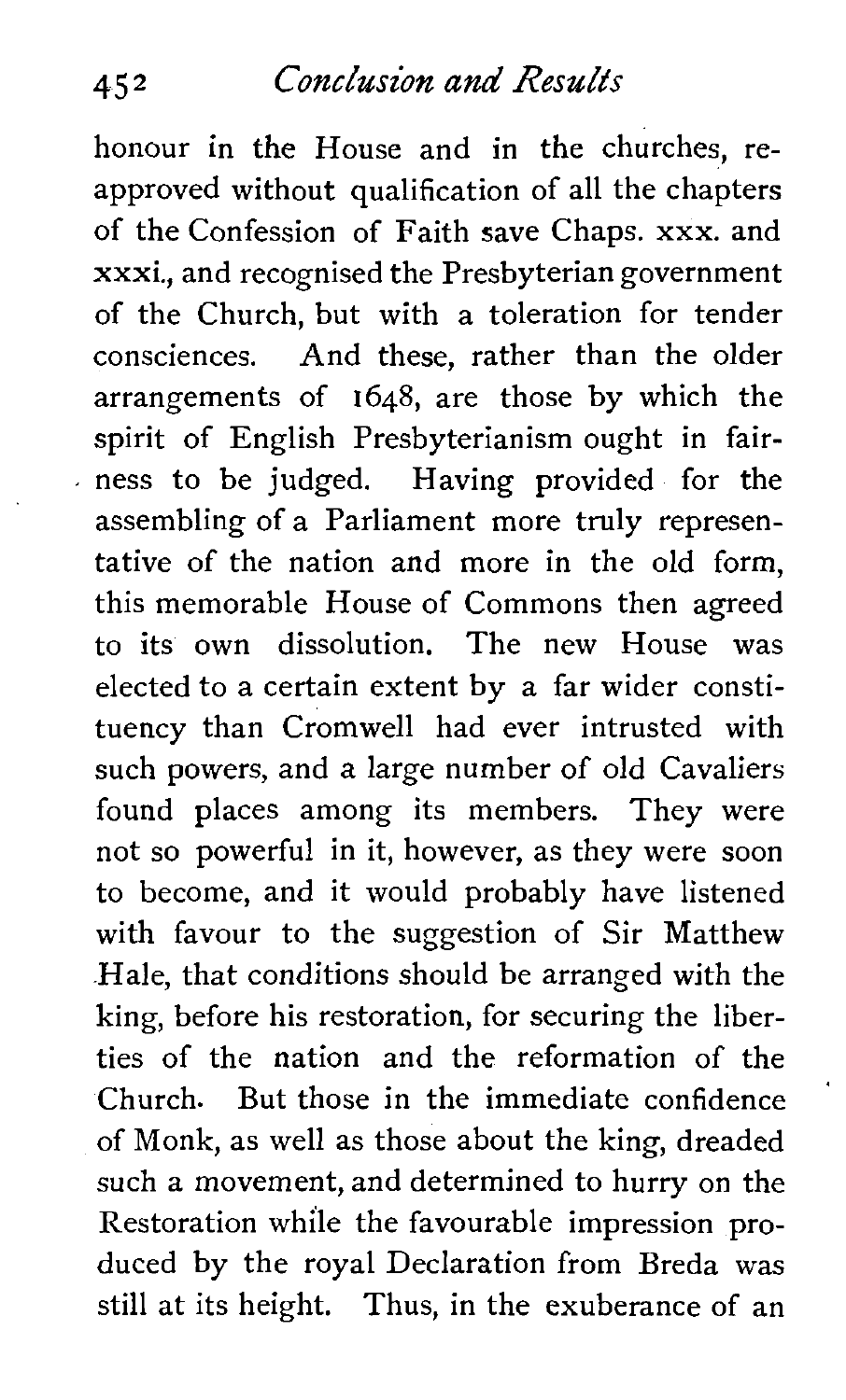unsuspecting loyalty, all was confided to the honour of the king, and on the 29th of May he was welcomed to the capital with unbounded enthusiasm and joy. There is perhaps no reason to suppose that the king himself meant deliberately to amuse or mislead those who so implicitly confided in him. Indeed the Declaration he issued in October 1660, and the offers of promotion he made to leading Puritans seem to show the contrary, and that he would have been gratified to be the means of restoring a better understanding between those who had united in doing him so signal a service. But he was not thoroughly in earnest in the cause. It was goodnature, more than any deeper principle which actuated him, and he was not resolute in his course. While he had not gone quite far enough in his Declaration to satisfy Baxter, and some of his more scrupulous brethren, he had gone too far to please the old bishops, and they left no stone unturned to avert the threatened mischief. ' They worked upon Clarendon, they rallied the courtiers as one man round the banner of the High Church, they spirited away Sir Matthew Hale from the Lower House by having him appointed Chief Baron of the Exchequer. **At** length their efforts were crowned with success.'l On the 28th of November 1660, they saw this Declaration rejected in the.

**l Bayne's** *English Puritanism,* p. **122.**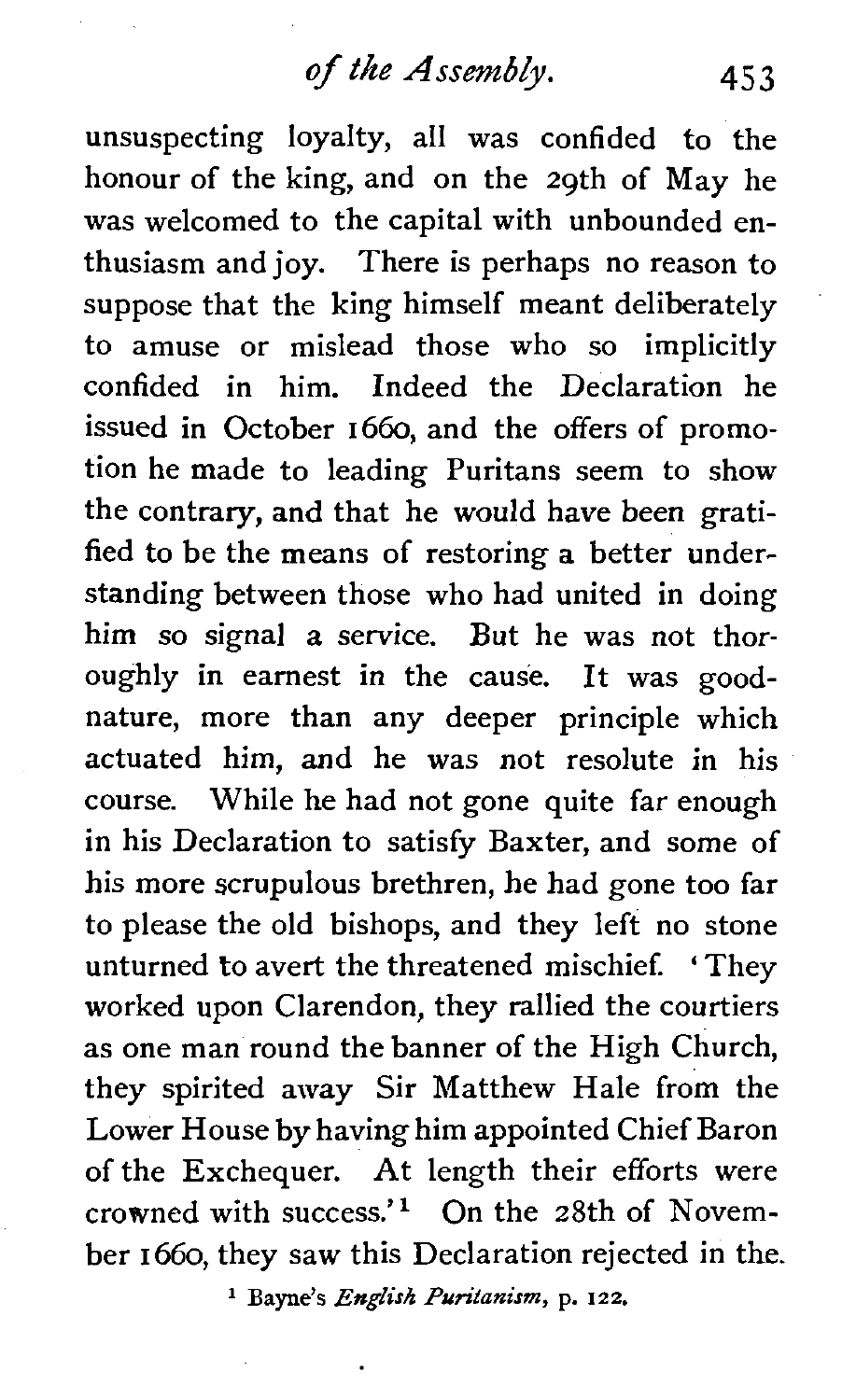House of Commons by a majority of *26,* With this may be said to have perished all prospect of such a reconstruction of the Church as would have satisfied the reasonable desires and cherished hopes of the more moderate Nonconformists, and with that almost all prospect of any large or liberal toleration to them outside. It was now unmistakeably clear that whatever may have been the personal wishes of the king, and one or two of the noblemen in immediate attendance on him, his chief advisers, lay as well as clerical, were not in favour of any real or generous compromise. The Savoy Conference could hardly in such circumstances have been other than a failure, though every effort was made to load the Presbyterians with the odium of the failure. Their recent services to the royal cause, it was now evident, had not obliterated from the minds of their embittered opponents, the remembrance of the more ancient feud. Now that they thought they had them in their power, and a majority of the House of Commons at their back, they were determined to make their position as uncomfortable as they could. No real ground had been given for this. There was no inconsistency in contending, as these had done through all the preceding troubles, for **a** certain amount of liberty in the state, and of reformation in the Church, and yet standing by the ancient constitution and royal family. The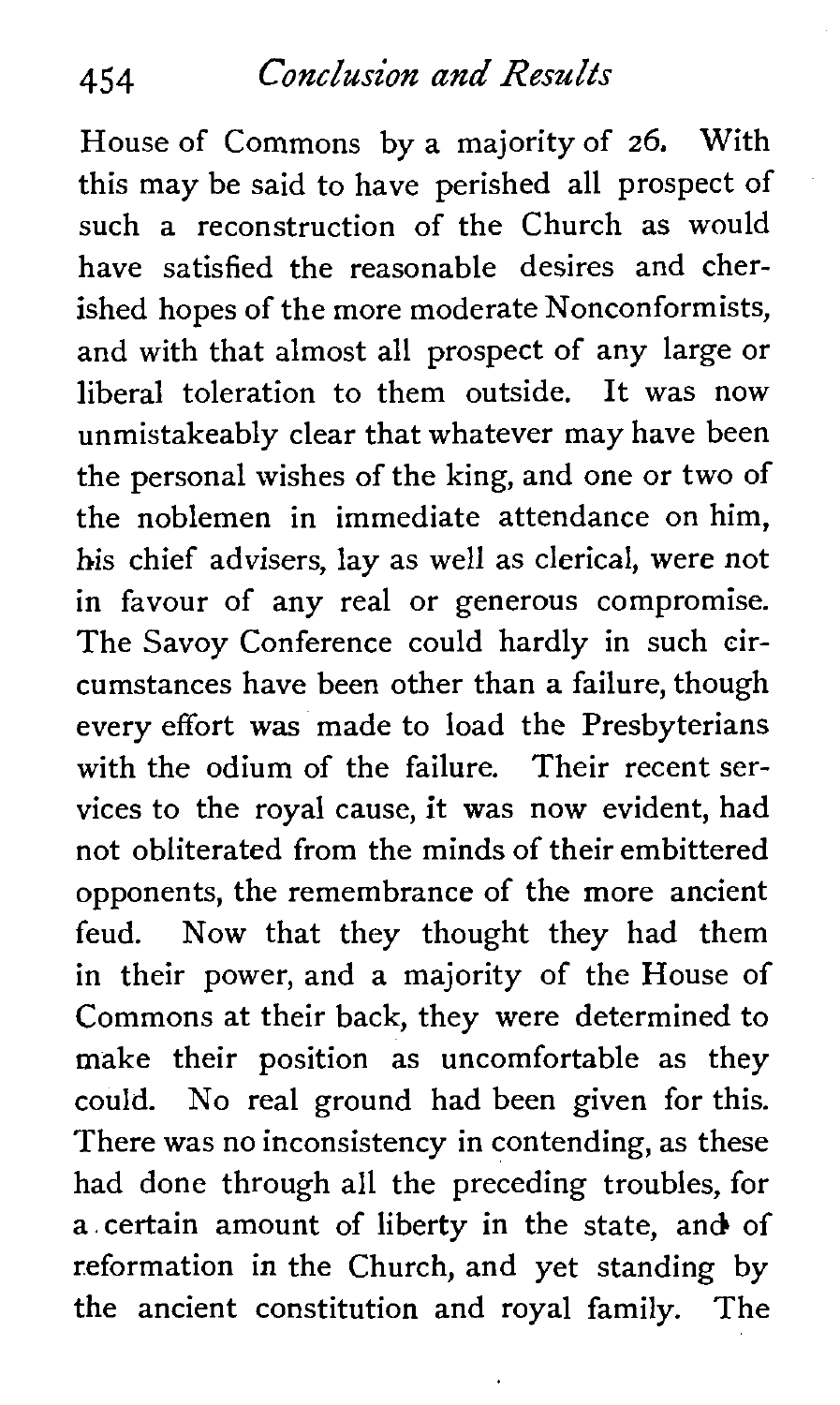attempt to misrepresent them, and excite prejudice against them, and to revive the old doctrine of passive obedience, and the divine right of kings, was unworthy of those who prostituted their sacred office to assert it, and to prepare a fresh harvest of calamity for the nation. The issue of such a course could only be a great schism and a new struggle, which only truly Christian men could have continued to maintain so resolutely with no arms but those of prayer and patience. 'At length the storm burst.' The work of the Savoy Conference was transferred to the revived Convocation, and after the Book of Common Prayer had been revised by them, and many minor alterations made (but few making it more acceptable to the Puritans<sup>1</sup>), it was transmitted to the king, and the Bill to compel uniformity was re-introduced into Parliament. The history of its progress there, of the changes made in its progress-tending to increase its harshness-and of the narrow majorities by which at last it was passed, has been often told, and recently it has been re-told with greater minuteness and accuracy by Canon Swainson. On the 14th January, it was read a first time in the House of Commons; on the 8th of May, it finally passed the House of

**Even the 'ridiculous story** ' **of Be1 and the Dragon, struck out of the table of lessons after the Hampton Court Conference, was now restored.**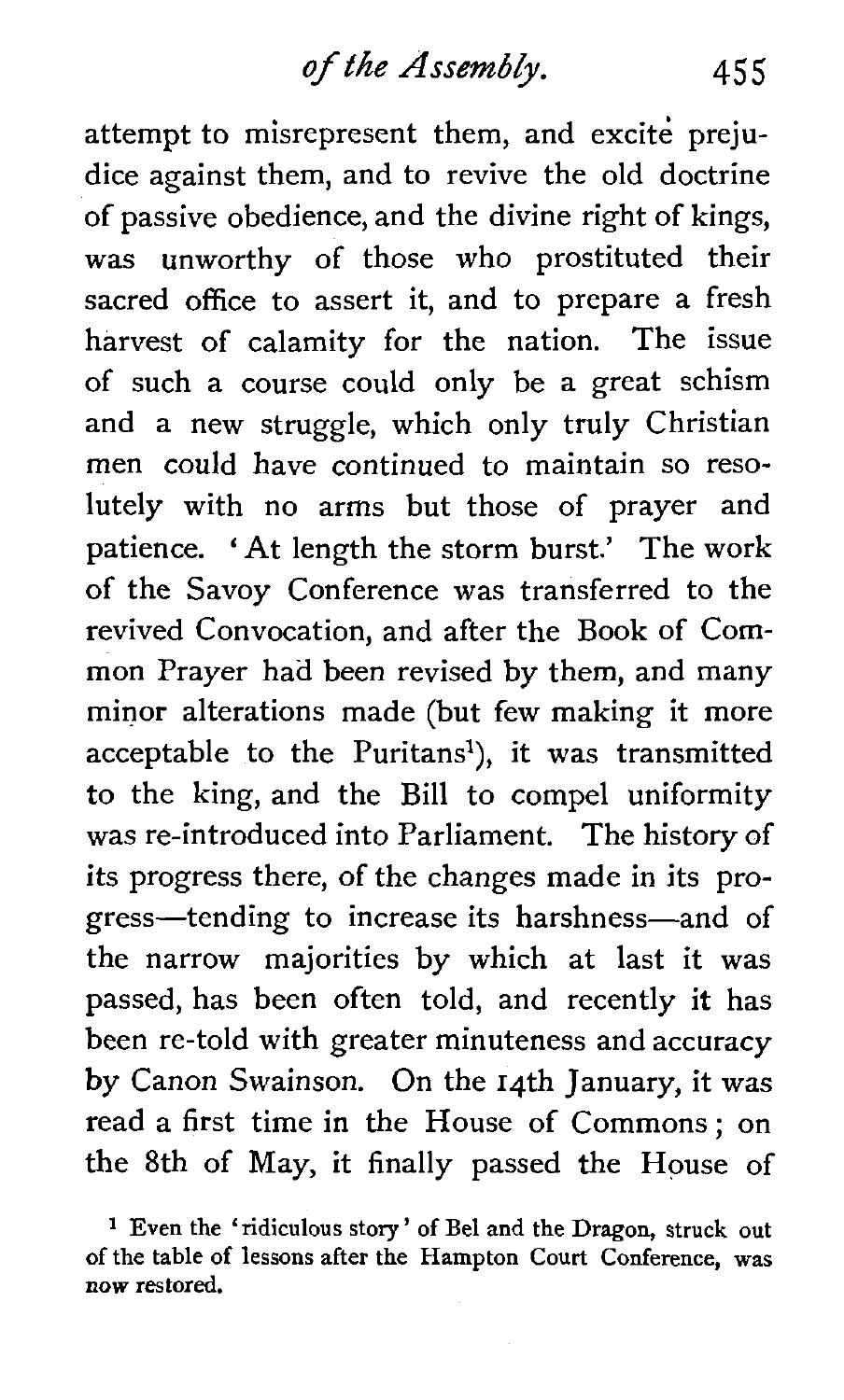Lords, and on the 18th it received the royal assent. ' The fate of the Puritans was thus sealed. The contest of a hundred years was at an end,' and by St. Bartholomew's Day, 24th August 1662 (fixed by the Act), it is said that full two thousand of them had surrendered their benefices and left the Church. Their sorrows and sufferings were great and longcontinued, but these at last came to an end. The consequences to the Church herself, immediate and more remote, as many of her truest friends have confessed, were more lasting, and even more deplorable.

Mr. Marsden, their most generous critic in recent times, in one of the most eloquent passages in his second volume,<sup>1</sup> calls in question the wisdom and expediency of the course they followed in refusing to accept the promotion offered them, and to take their place at once in the restored Church. ' They acted,' he says, 'with integrity, but they were not wise. . . . There seems to have been now, as there always was, a want of concert and of practical good sense amongst the Puritan leaders. . . . There are times when good men are imperiously called upon to accept preferment at the expense of reputation. Vulgar minds will find it impossible to respect or even to understand their motives. The race of ambition is a passion so universal, that the few who pursue it from disinterested motives are never appreciated. Yet Christian heroism calls,

**1** *Later firifam,* **pp. 427,** 428, **and** other writers quoted there.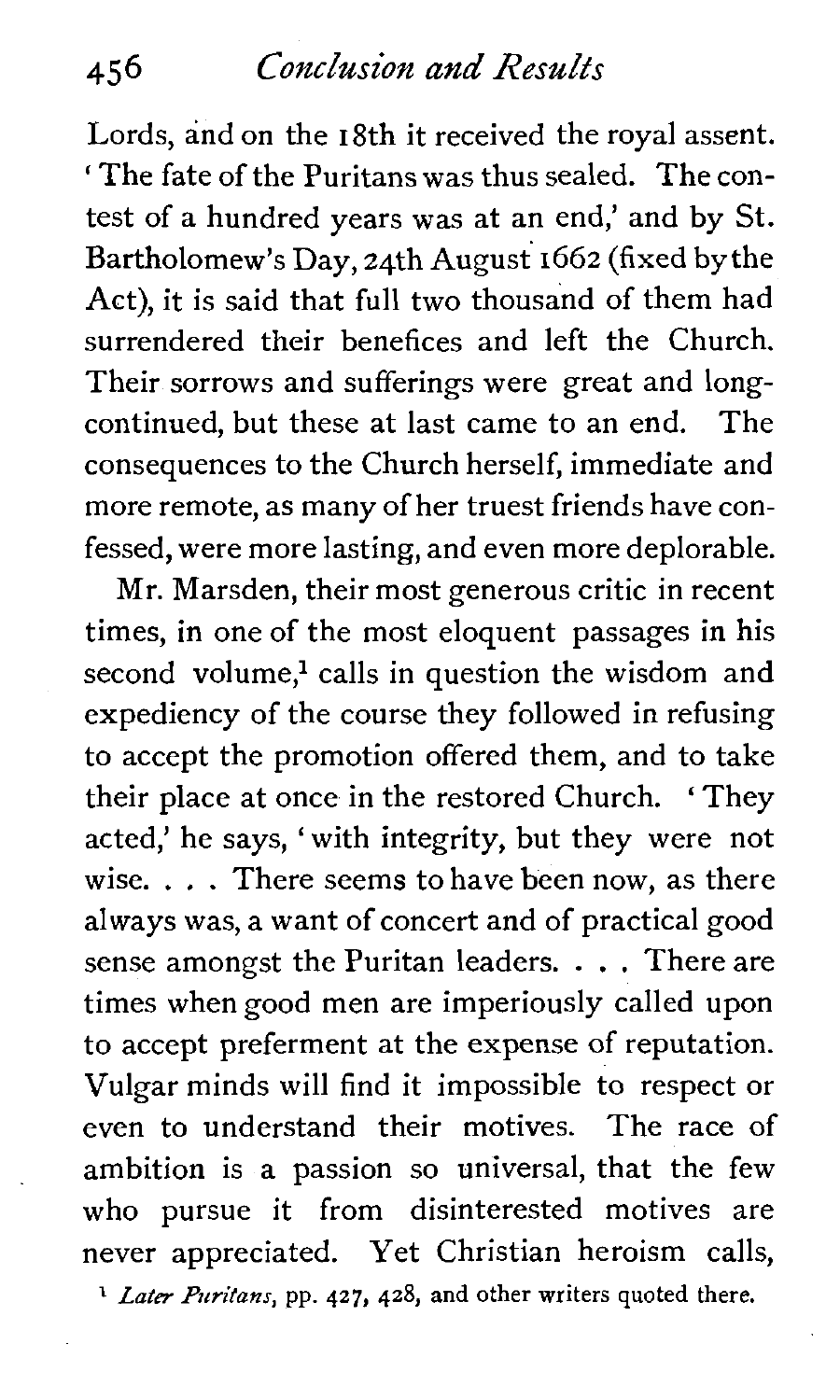though rarely it must be allowed, for this species of self-immolation, and men, for their heavenly Master's sake, must even be content sometimes to have greatness thrust upon them. To accept the preferments was at least to gain more influence with the Court ; to reject them was to abandon the little they possessed. They ought to have renounced the Covenant, they ought to have unsaid the former extravagancies of themselves or of their party : this indeed they did in private ; and they should not have shrunk from doing it publicly and before the people. Nor had they in truth , much cause for shame. Which of their opponents had not something to retract ? Which of them, for instance, now ventured to maintain (whatever they might secretly wish) the canons of 1640 and the practices of Laud ? . . . Had they accepted preferment it seems impossible that the calamities should have occurred which now immediately ensued. Could the Act of Uniformity have passed with Richard Baxter in the House of Lords ? Would the most violent High Churchman have ventured to recommend the king to put his hand to a bill which must instantly create a new secession and place at its head a band of Nonconforming Bishops ? . . . They did not perceive the importance of the crisis, and that this was their last opportunity. . . . Their motives were pure, but their decision was unfortunate.'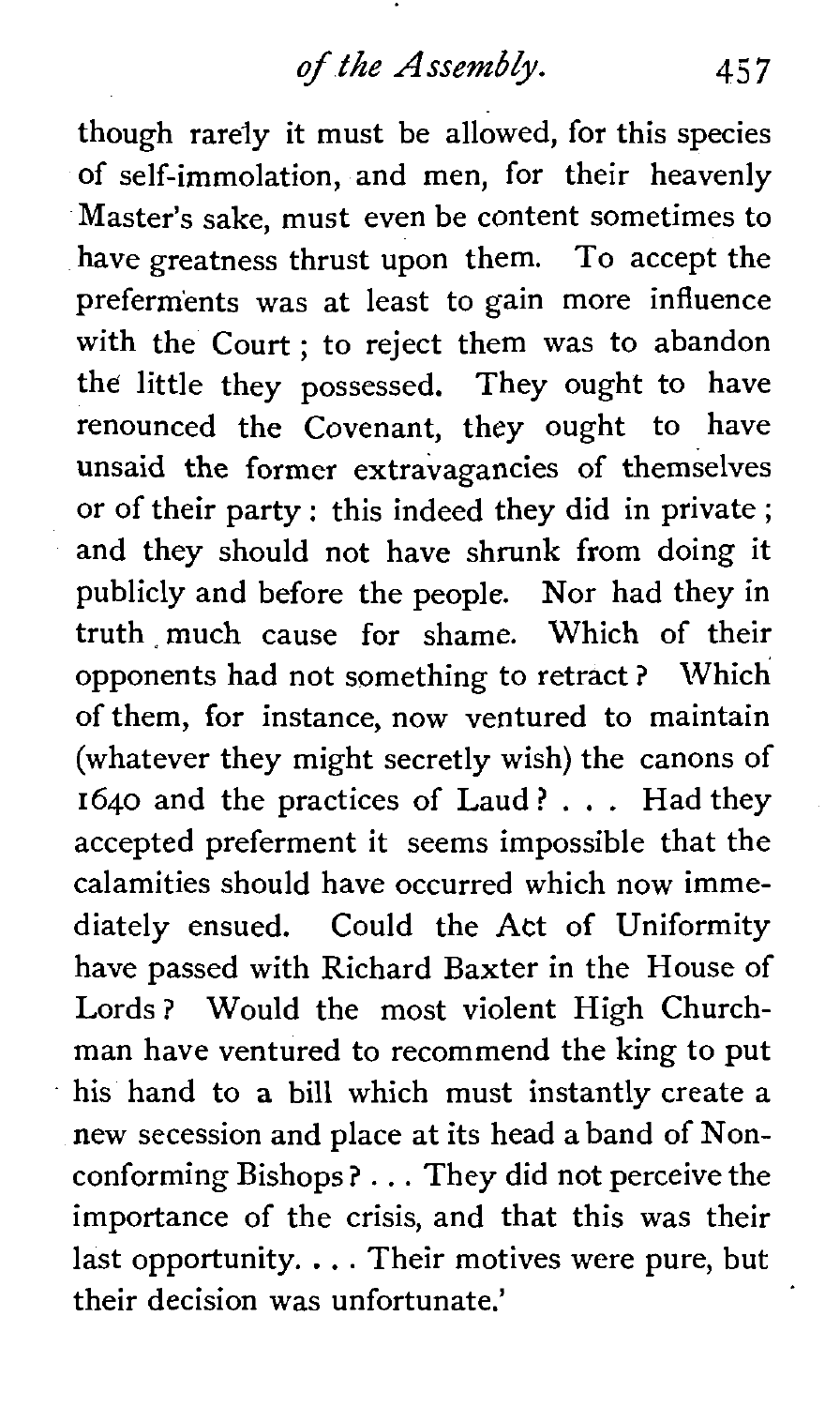It may be granted to Mr. Marsden that there are times when such self-immolation as he describes may be Christian men's duty, but on the other hand it must be asserted that there are also times when the only effect of it would be to blot a good name, to mar the effect of a lifetime's labours, and grieve the hearts of the godly who must be parted from, without securing the confidence or gaining the kindly sympathies of those with whom they must associate themselves. There are times when all that is noblest and best in **a**  man will rise in revolt against the thought of leaving those with whom he has been want to take sweet counsel in matters of holiest concern, and going over to those who, he feels, do not understand him, cannot sympathise with him, will not heartily co-operate with him, but will do all they can to thwart him and make his new position irksome. And if ever there was a time when the spiritual instinct might be called in to aid in turning one way or another the balance of the judgment, it was surely at such a crisis as had then occurred. Would the adhesion of even a large proportion of the Puritan ministers to the national Church have sufficed to abash vice in high places, or to arrest the excess of riot by which the Cavaliers of that generation were determined to signalise their emancipation from former restraints, or to secure even the most necessary reforms in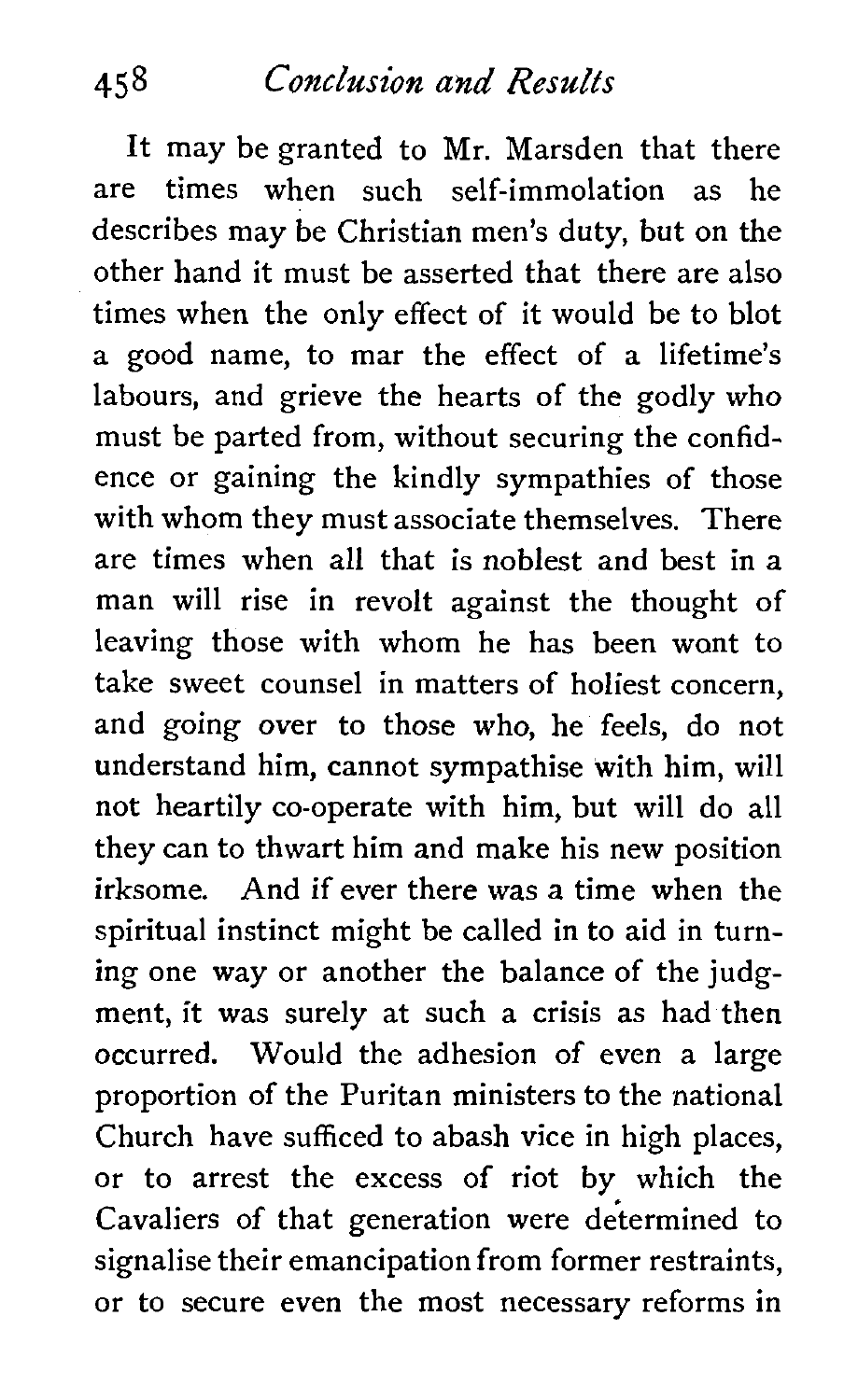**of** *the* **Assembly.** 459

the discipline and internal administration of the old Church ? Would it not have been a life-long martyrdom far more painful than that they were called to bear, to be cut off from those whose sympathy had cheered, whose counsel had guided, whose holy example had encouraged them in all good, to be associated and identified with men who hated their strictness, set no value on their peculiar excellencies, and did not feel their need of them, or really care to retain them ? Could they have hoped to find themselves in better case than did the sainted Leighton in Scotland, who was misjudged by those he left, mistrusted by those he joined, and at last constrained to abandon in disgust the work for the sake of which he had consented to make this sad self-immolation ? But acting as they did, resolving to forego preferment, rather than risk being compromised, these noble confessors at least preserved their own peace of conscience and the esteem and sympathy of those whose esteem and sympathy they truly valued. commanded the respect of their opponents, and bore a testimony to the reality of religious principle which told even on that backsliding generation, and has secured them honour and influence for all future time.

Then a similar course to that Marsden recommends may be said to have been followed in Scotland, both under the first and the second Protestant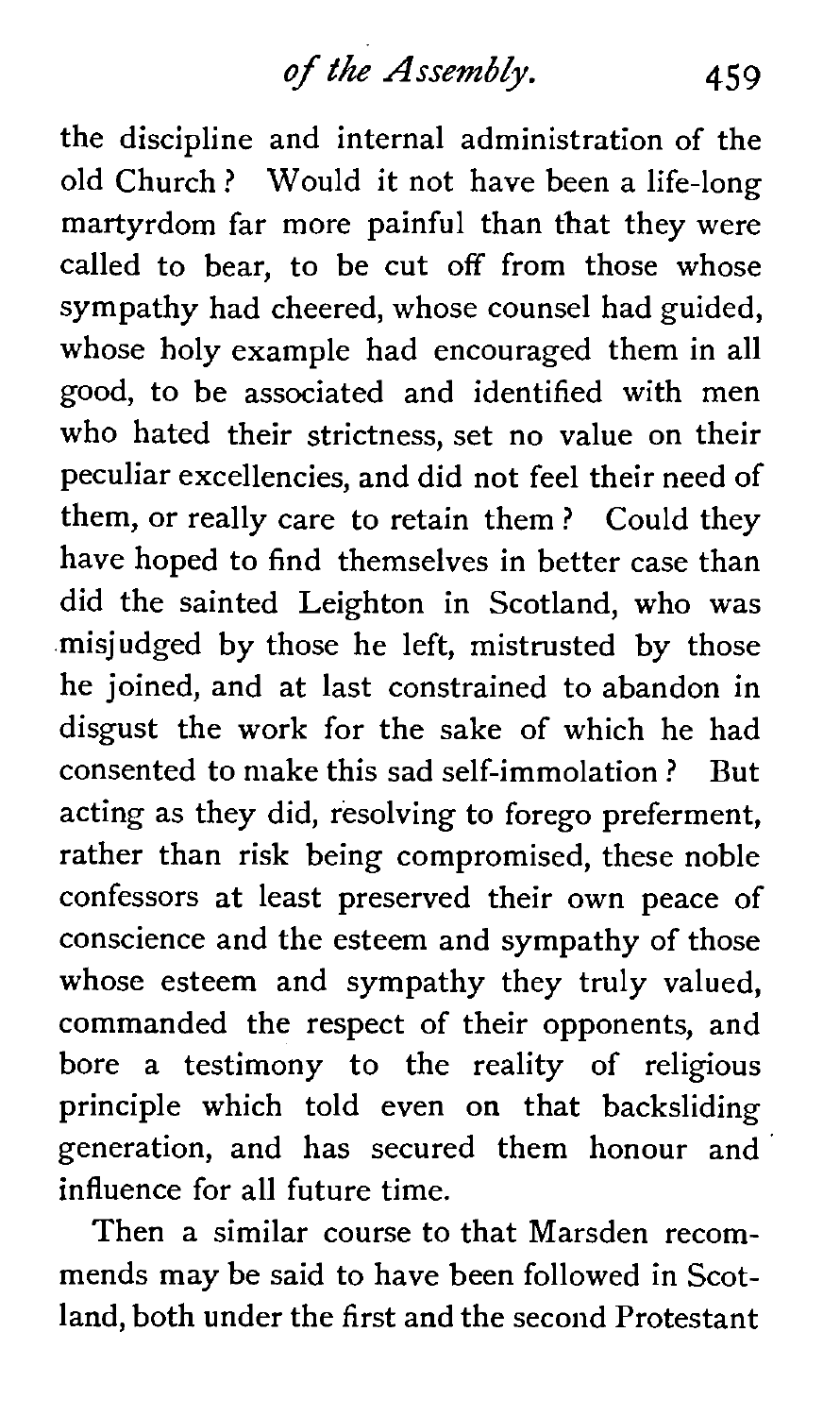episcopacies, as it had been in England on the accession of Elizabeth ; and under both it is admitted to have been a signal failure. What the leaders of English Puritanism shrunk from doing at. the Restoration several of the leaders of Scottish Puritanism ventured to do both in 1606 and in 1661, as Nicolson, Cooper, and Forbes at the former date, and Sharp, Leighton, Halyburton, and Honeyman at the latter. But they did not thereby succeed in repairing the breaches that had been made in the walls of Zion, nor in working out any great deliverance in the land. The results of their compliance were mortifying to themselves and disappointing to others, and ended in a policy so oppressive and unchristian that Archbishop Leighton declared 'that he would not concur in planting the Christian religion itself in such a manner, much less a form of church-government.'

The fate of the Scottish Presbyterians was more tragic than that of the English. Thrown off their guard by the letter of the king, and the representations of their envoy, they took no active measures to secure the dearly-won liberties of their Church till it was too late to do so. The English advisers of the king had made up their minds, in furtherance of what they deemed English interests, to defy Scottish opinion, and far outdo the repressive policy of Cromwell. That Church which was dear to the Scottish people, and had, notwithstand-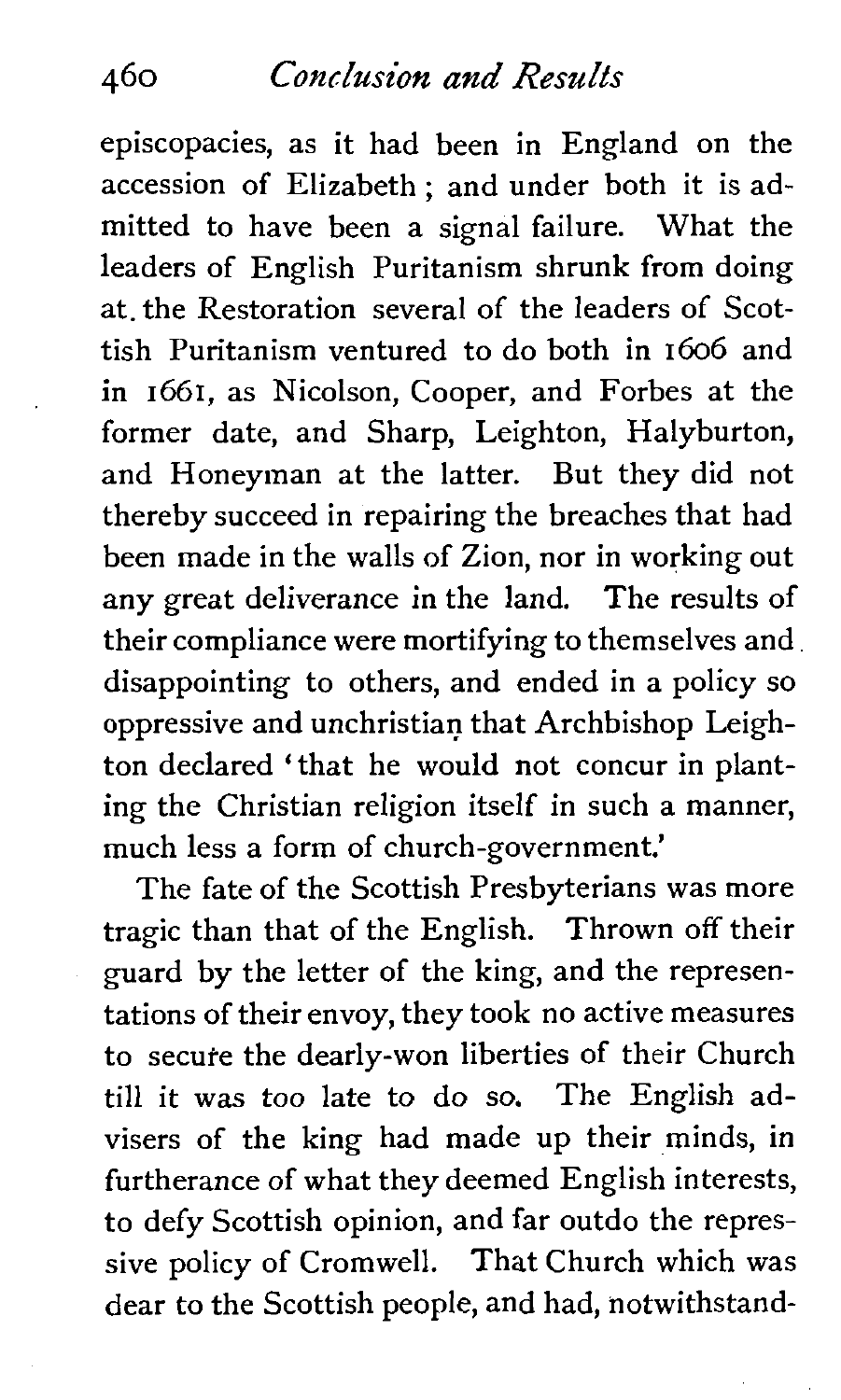ing many shortcomings, proved itself worthy of their love, which had never swerved in its loyalty to the sovereign, and had suffered much at the hands of the sectaries for its steadfastness in his cause, was not only cramped and repressed, but in **a** drunken fit deprived by the Parliament of the legal securities which his father had ratified, and the king himself had sworn to. The rights of the younger portion of the ministers to their benefices were put in jeopardy, and on their declining to make the compliances demanded of them, they were ordered by an Act of Council to leave by a certain day. A large number of them did so, and by that Act, and other repressive measures, it is said that nearly four hundred were outed or deprived. How far Sharp, in whom they reposed so unlimited confidence, was the dupe of Monk and Sheldon, and how far he was the willing ally of the one in bringing back the king without conditions, and of the other in the insane attempt to wreathe the yoke of a new episcopacy round the neck of the Scottish nation, can hardly now be ascertained. But the result was as fatal to his country and himself as if it had been deliberately planned, and English statesmen and their Scottish dupes or allies had determined to make Scotland a second Ireland. That which Henderson and their other leaders feared in **1641**  had now come on them, when they were ex-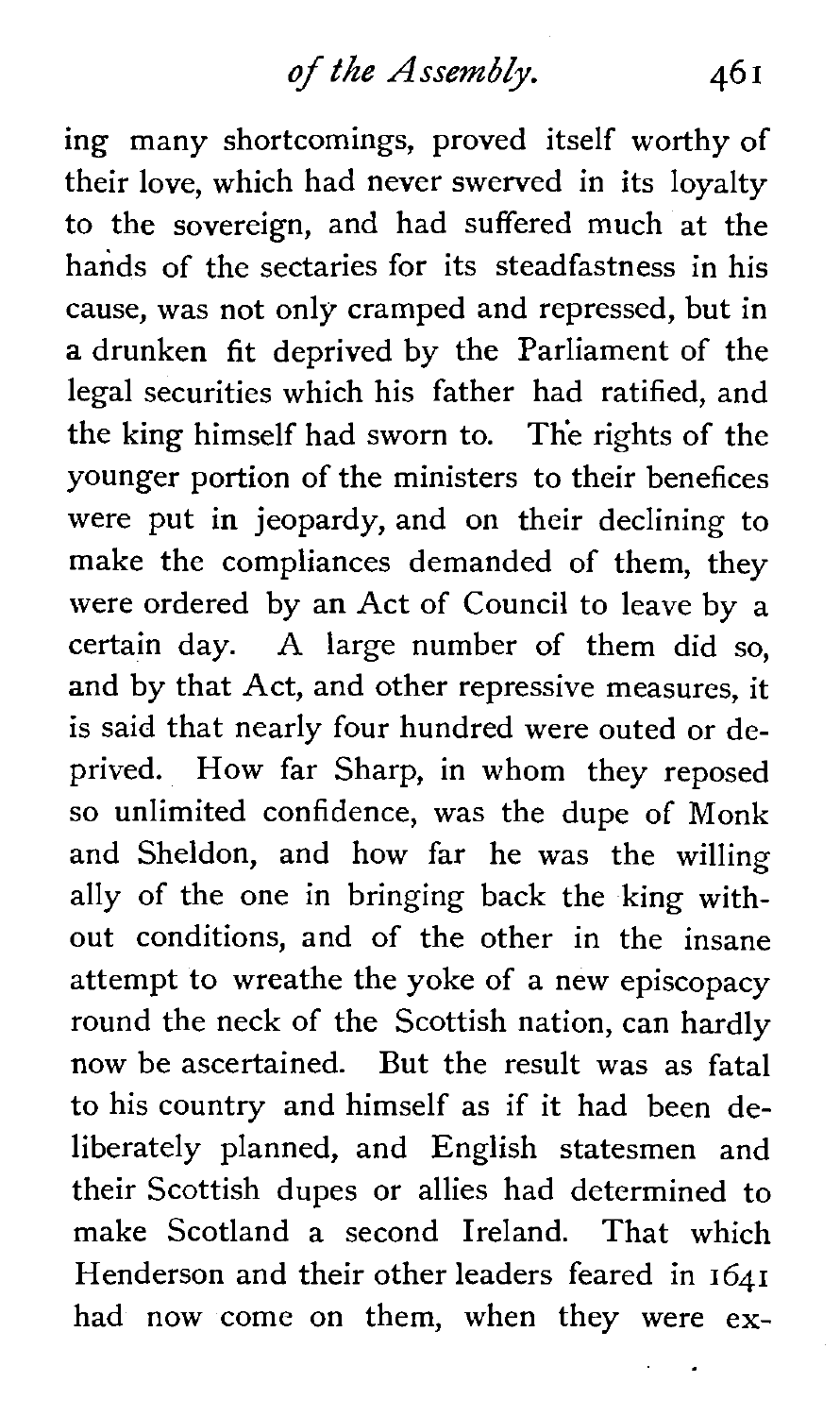hausted by their previous struggles and less able effectually to oppose it. But they were to prove, by their heroic endurance of oppression and cruelty unparalleled, the constancy of their attachment to their beloved Presbytery, and to win back by these means what they had previously thought could be gained and retained by them only by force of arms.

The withdrawal of so many able, zealous, and experienced ministers (about **2000** in England and 400 in Scotland) was unquestionably a sad loss to the national Churches, and the long period of deadness that followed, the mad outbreak of vice, profanity, and religious indifference which for a time seemed to bear down all that was selfrestrained and earnestly Christian, was perhaps its saddest consequence, sadder far than any that came to the sufferers themselves from the contempt and hatred and cruel oppression they had to endure. But the ejection of these confessors had other consequences which it would be wrong to overlook. It was overruled for good by Him who orders all things wisely and well, and was the means of working out results which, humanly speaking, could not otherwise have been gained.

**First,** Their conduct bore striking testimony to , the reality of religious principle. As **1** have just stated, it may be doubted whether the conformity of these men, and the continuance of the whole of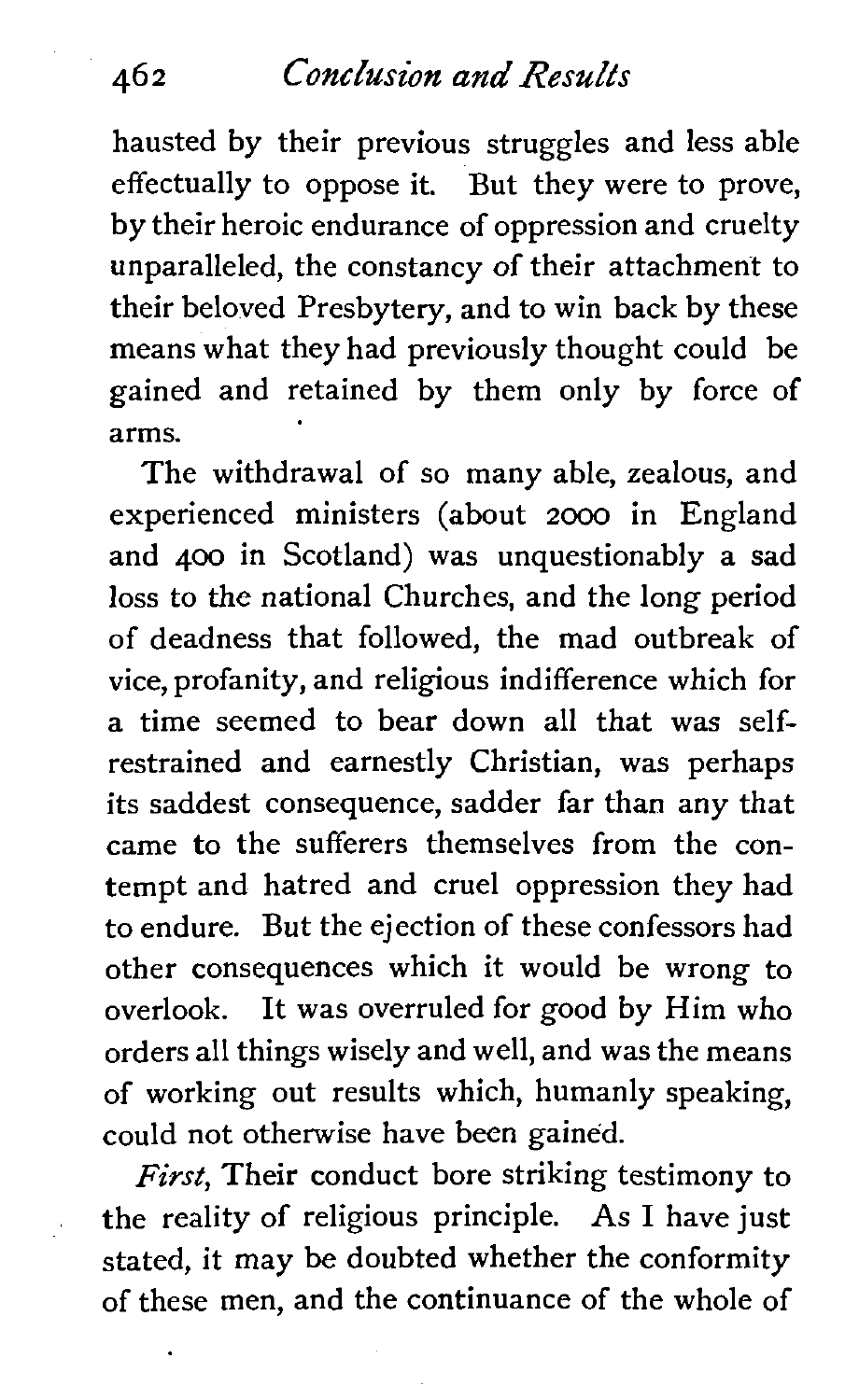them in the national Churches, would have arrested the sad course of events, and saved the nation then so resolutely bent on breaking loose from all restraint. But it might have shut their own mouths or weakened the force of the testimony which in more fortunate times they had borne for God and godliness, and would have had still to bear before men who were resolved to own them only as either knaves or fools. Their conformity in the circumstances, it seems to me, would have done more than anything else to justify the opinion that, after all their professions, they were but hypocrites or fair-weather Christians, who, whatever they might say for religion, were as reluctant as their neighbours to make any real sacrifice for it. But when their leaders, rather than prove unfaithful to the convictions which in more fortunate times they had avowed, chose to forego the ease and independence which were within their reach, and to refuse the dignities which were offered them, and when so large a number of their followers joined them in surrendering their preferments and exposing themselves to certain privation, and to almost as certain persecution, and when, notwithstanding all they had to suffer, they persevered in their course, whatever men may say of them, they dare not for very shame say that they were not in sober earnest about religion and the scriptural organisation of the Church, and under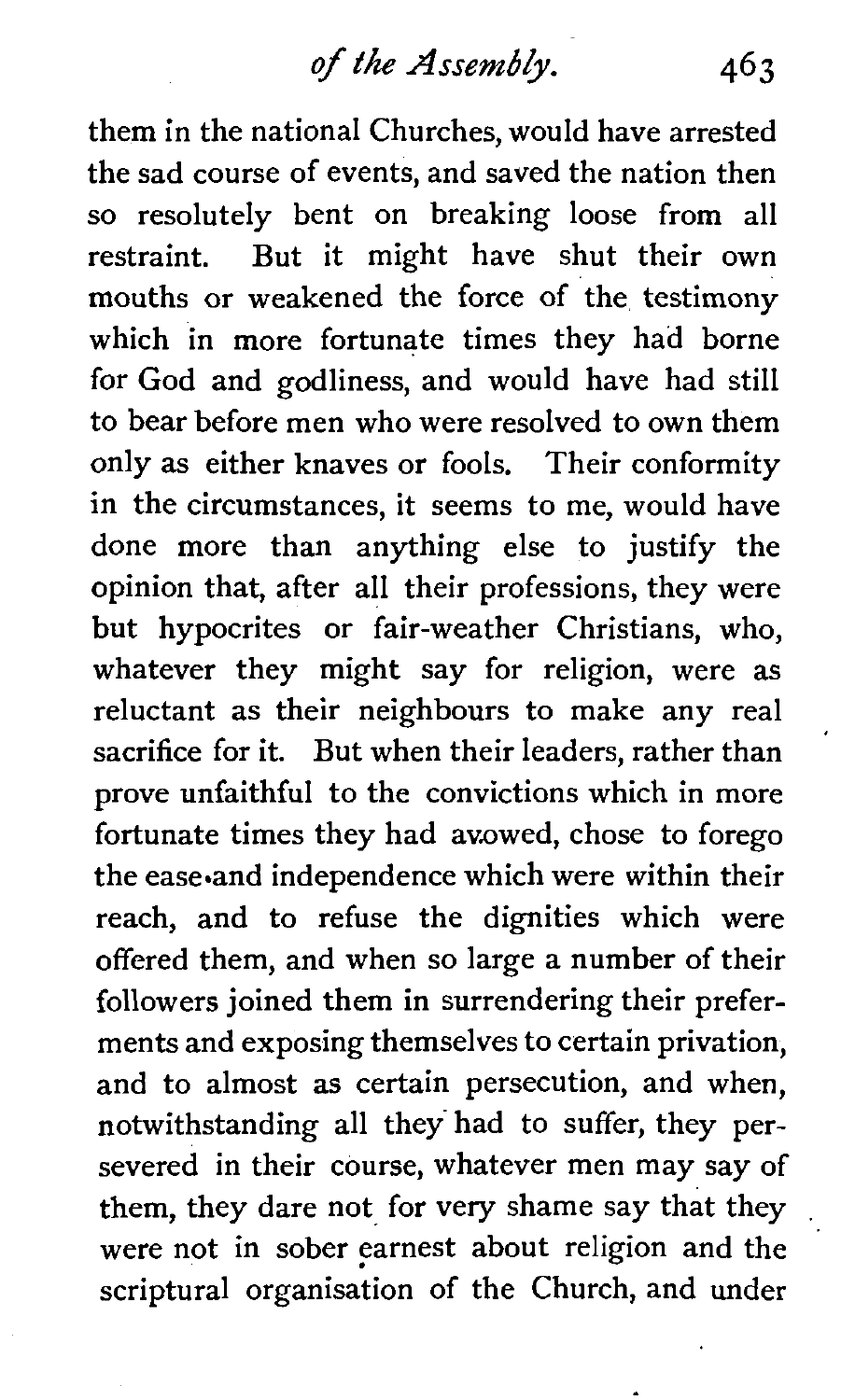obloquy and apparent defeat achieving for their Master and themselves a glorious moral victory. A distinguished member of a later secession has illustrated the grandeur of the Puritan one by a comparison it would have been invidious in me to suggest, but  $I$  may venture to repeat his words : 'They went forth each man alone. They had no free press to plead their cause ; they had no free country in which to organise and carry on their church; they had no Chalmers to be the Moses of their exodus; they went forth as Abraham did, not knowing where they should obtain their next meal, or where they should sleep the next night-casting themselves and their little ones on the providence of God.' And I may venture to add that, if ever the words of the Apostle might be truly applied to any of his successors, they might be SO to them: 'Being reviled, we bless; being persecuted, we suffer it: being defamed, we entreat.' The diaries of Philip Henry, recently published, furnish many noble and touching illustrations of this.

*Second,* It secured the ultimate triumph of the cause of civil liberty and religious toleration. Had all that theyventured to ask at the Restoration been frankly conceded to them, the loss to Britain and to Anglo-Saxon Christendom might have been far greater than the gain. Some of the worst excesses of the later Stuarts might have been escaped.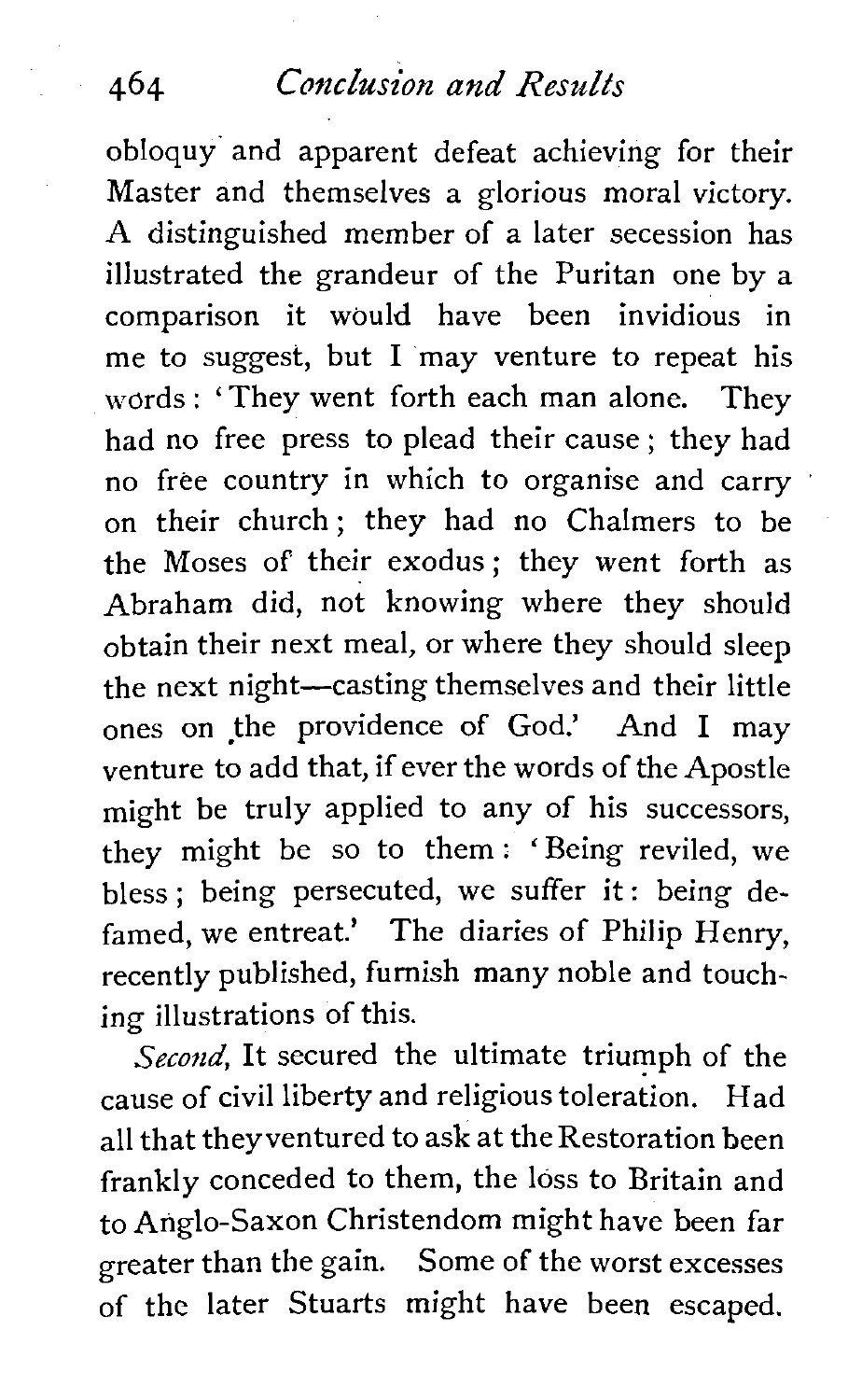The crown might have been a little more chary in exceeding its prerogatives and abusing its influence, but its province would not have been so distinctly marked out, so carefully limited, or so faithfully kept as it has been under that happy Revolution Settlement, which was the real outcome of the influence of moderate Puritanism in its application to the State. The Church might have been somewhat more comprehensive, somewhat more tolerant of the friends of evangelical truth within her pale than for long she was, but she would not have been a whit more tolerant of those who were beyond her pale. In fact, from their smaller numbers and less influential position, the final triumph of the principle of toleration might have been long deferred. As I have said already, that was a noble principle which the Assembly had enshrined in its Confession, and while it shall continue to survive Puritanism will not need to hide its diminished head before any of the other Isms of the day: 'God alone is Lord of the conscience, and hath left it free from the doctrines and commandments of men which are in anything contrary to His word, or beside it in matters of faith or worship. So that to believe such doctrines, or to obey such commands out of conscience, is to betray true liberty of conscience, and the requiring of an implicit faith, and an absolute blind obedience, is to destroy liberty of conscience and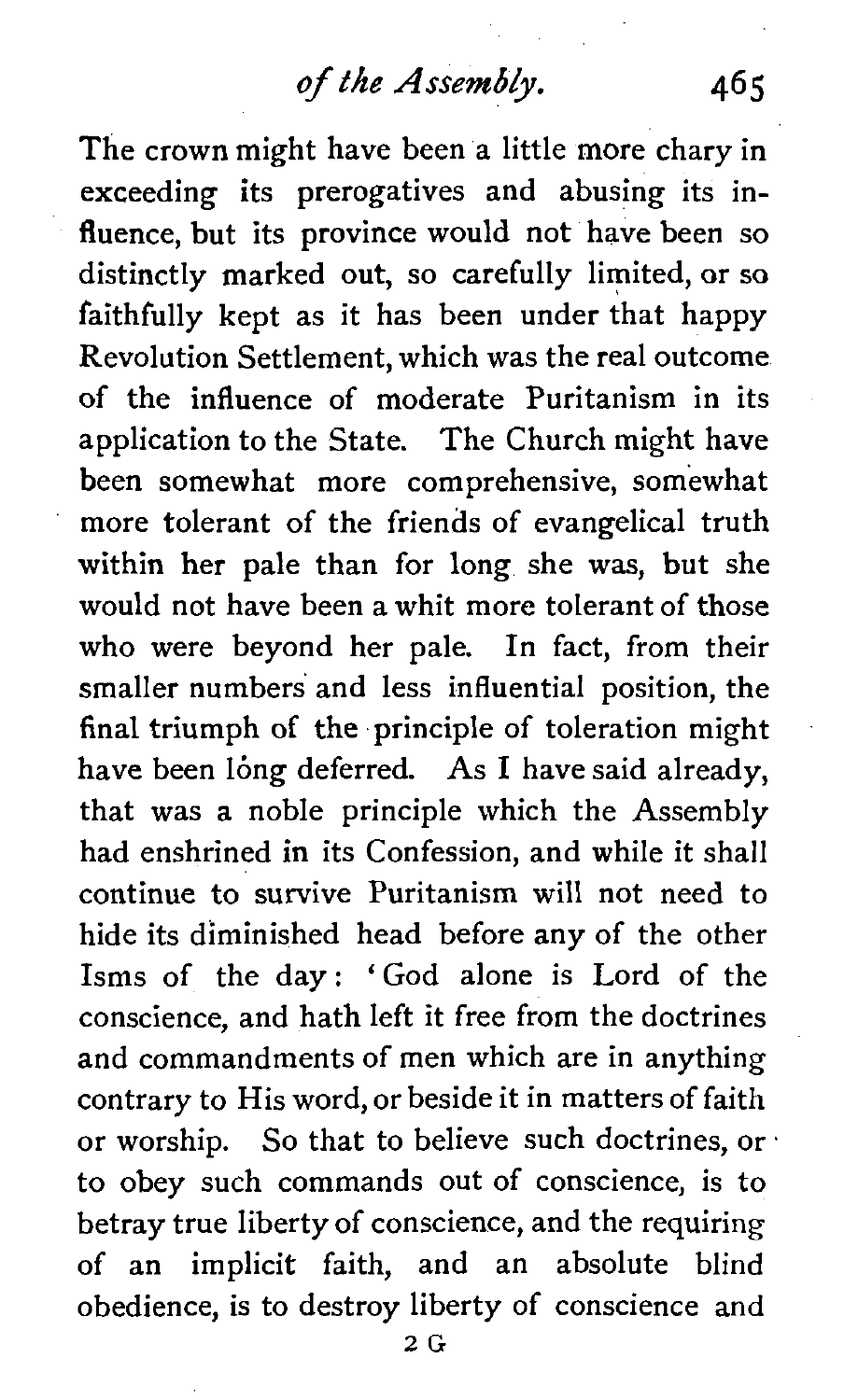reason also.' If in the day of their prosperity they had affirmed this principle, a large number of them had failed consistently and lovingly to carry it out in practice. God suffered them to be cast into a furnace seven times heated, that they might learn in adversity the lesson they had not thoroughly mastered in prosperity, and from bitter experience be led to realise the full value and extent of the principle enshrined in their own Confession.

**Third,** It has kept open for settlement in more fortunate times the questions which were then not ripe for settlement. Had these men conformed, having all conceded which they had ventured to ask, the constitution of the national Churches would have been but slightly modified, the cause of more free and simple worship, of a' reasonably independent church action and government, and of a more pure and vigorous church discipline, would have been but little advanced. But by their ejection and continuance in separation, a testimony was kept up for the truths for which they and their fathers had witnessed, and by the experiences through which their descendants have since passed they have been enabled to give practical proof of the vitality of the principles for which their fathers contended, and to provide a contribution of no mean value for the happier times when English-speaking Christians on both sides of the Atlantic shall be inclined to forget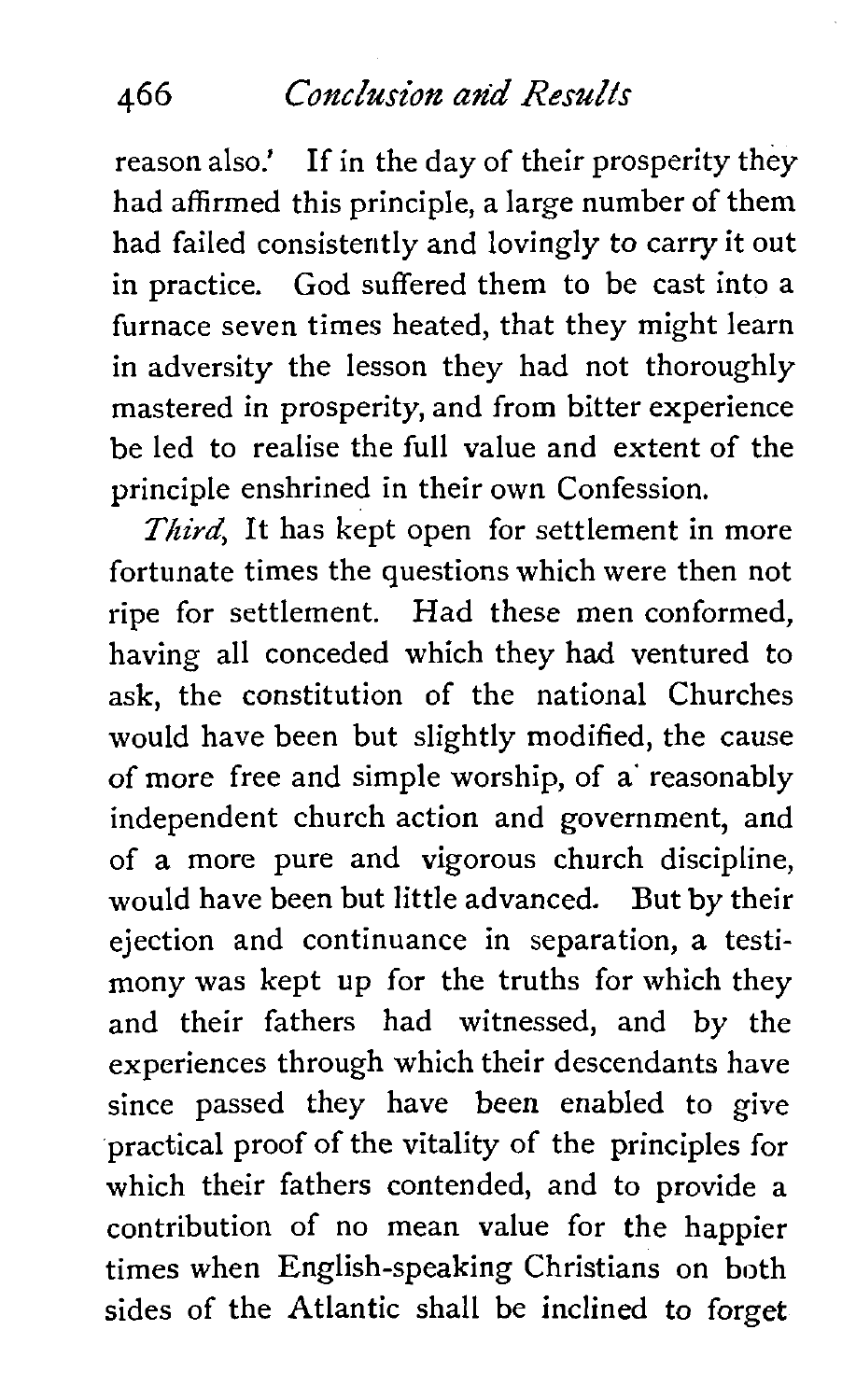the sad past and to labour together in rearing to their common Father and Redeemer a nobler temple than we have yet seen, and when perhaps even the bright vision of a united Protestantism, such as Cranmer and Calvin longed for, and Ussher, Leighton, Henderson, Howe, and Baxter laboured for, may be realised.

These lectures on the Westminster Assembly, and the Westminster Standards, must now be brought to a close. 1 am sure that, after the length to which this one has already extended, you will excuse me from attempting to enter more fully into certain debatable questions which 1 have been able to touch on only in the most incidental manner. 1 should like to say something more on the question whether England was in any sense ripe for Presbytery in the middle of the 17th century, and whether our countrymen, by their over-keenness in pressing it, did not cast away a good chance of a more moderate, but more stable settlement, such as Ussher had proposed, under which the old Church of England might have proved to be one of the fairest daughters of the Reformation and remained in loving sympathy and hearty fellowship with the sister Churches. I must be content, however, to pass over such inviting topics, and to confine myself in a few closing sentences to one point only. It is said that the Westminster Assembly was, after all, a failure, **and**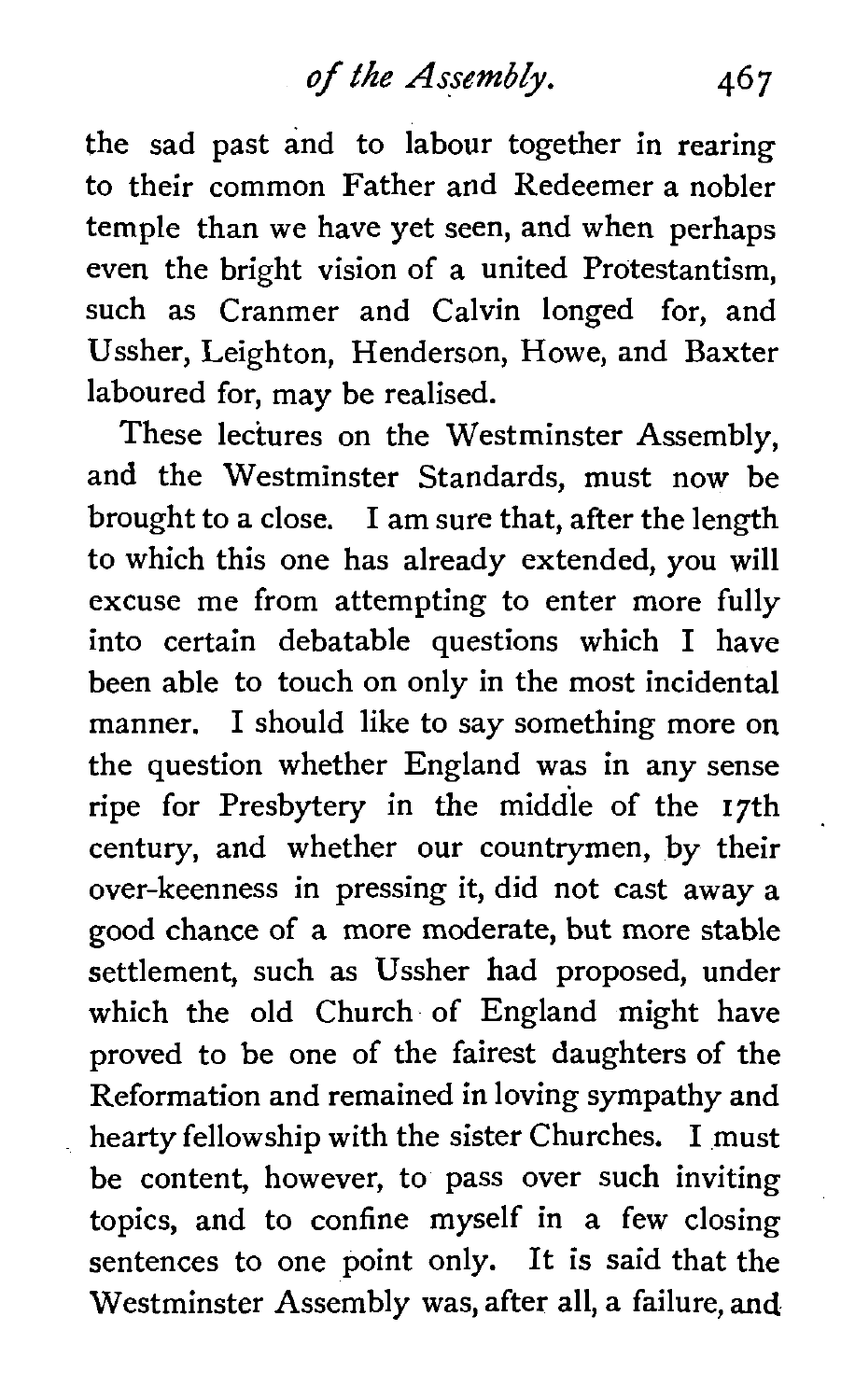that its standards, ere many years had passed, were cast aside in the land which gave them birth. Indeed it was so, and so' was much of the regard for God and things divine. Many, set free from the restraint under which they had for a time been kept, surrendered themselves up to every excess of riot. The very king, for whose sake so much had been dared and suffered by loyal Presbyterians, heartlessly forgot the promises he had given, and abandoned them to the mercy of their old antagonists. The court he gathered round him was the most dissolute which England for centuries had seen, and many, of whom better things might have been expected, contended but feebly against iniquity in high places. Many of whom the age was not worthy surrendered their livings rather than submit to the new Act of Uniformity, and went forth from the Church they loved and wished to serve, to prove, under contempt and persecution, the reality of the Christian principles they had professed in the day of their prosperity and their deep attachment to the constitution of their native land. But though their doctrinal standards were haughtily ignored and themselves ejected from the reconstituted Church, their theology lived on all the same. It lived on in the Episcopal Churches of England and Scotland in the teaching of Reynolds, Conant, Wallis, Hopkins, and Leighton, and several other like-minded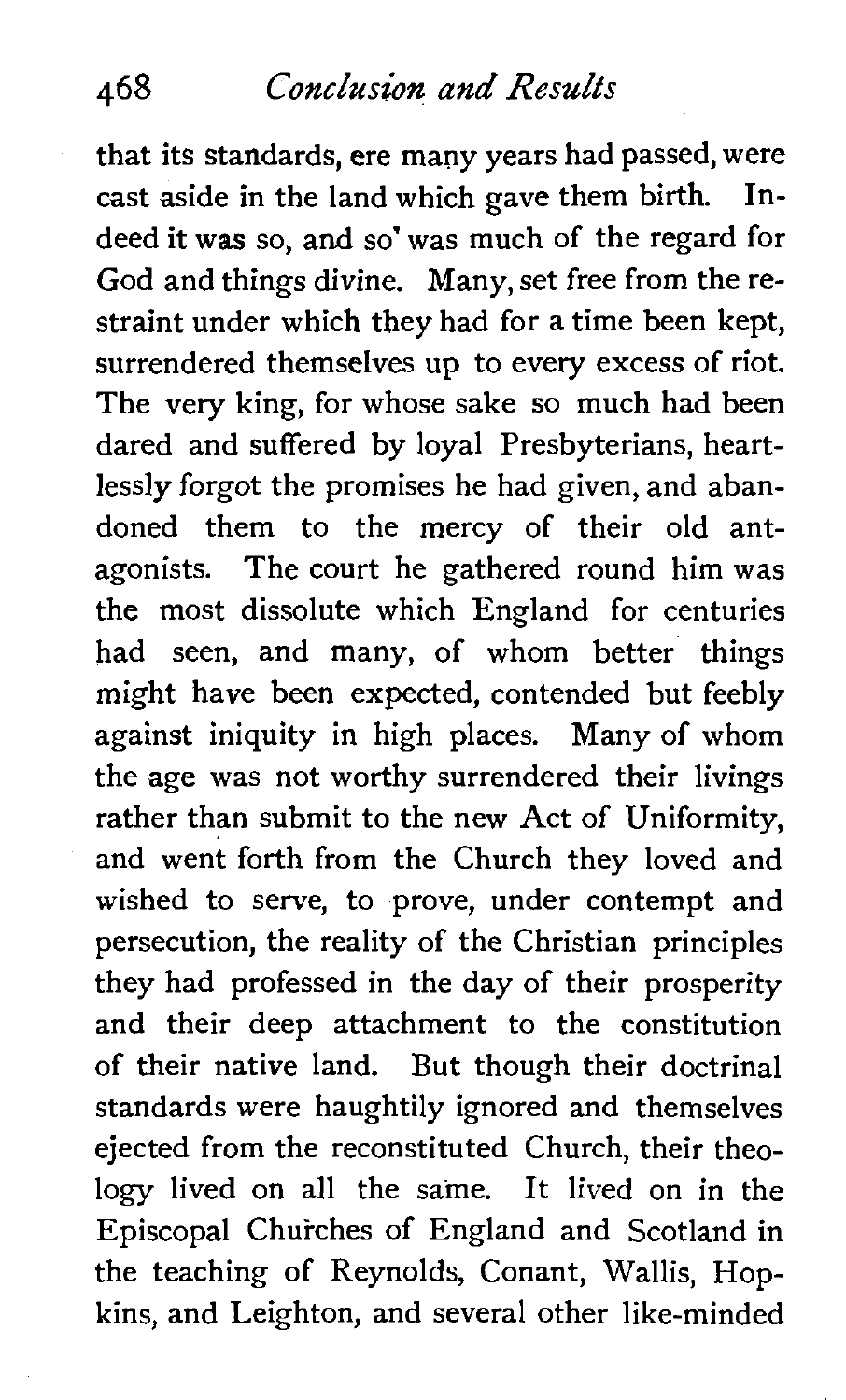**of** *the Assembly.* 469

men, who strove to be faithful to God in the midst of abounding defection. It lived on too, in the teaching of those who went forth as outcasts from society and the Churches of their native land, preached it by their meek and holy lives when no longer allowed to preach it by their lips, and out of their deep poverty and sore tribulation enriched after generations and stored the treasures of their experience and teaching in those precious practical treatises which will live while the English language continues to be spoken, and the faith of St. Paul, Augustine, Ussher, and Leighton to be valued, by the Anglo-Saxon race. Even in that time of lowest depression, emphatic testimony was borne to it by John Bunyan and his Baptist brethren, when, in 1677, they substantially adopted the Confession of the Westminster Assembly, as the Independents had previously done. In his thrilling sermons and inimitable allegories he secured for it as wide and loving acceptance among the humble and unlettered as the masterly discussions and defences of its more learned advocates secured for it among many of the educated and thoughtful. It is said to have been from the writings of Manton that Augustus Toplady, who was to stand so resolutely in its defence in the following century within the national Church, received his first earnest impressions.

The Westminster Confession and Catechisms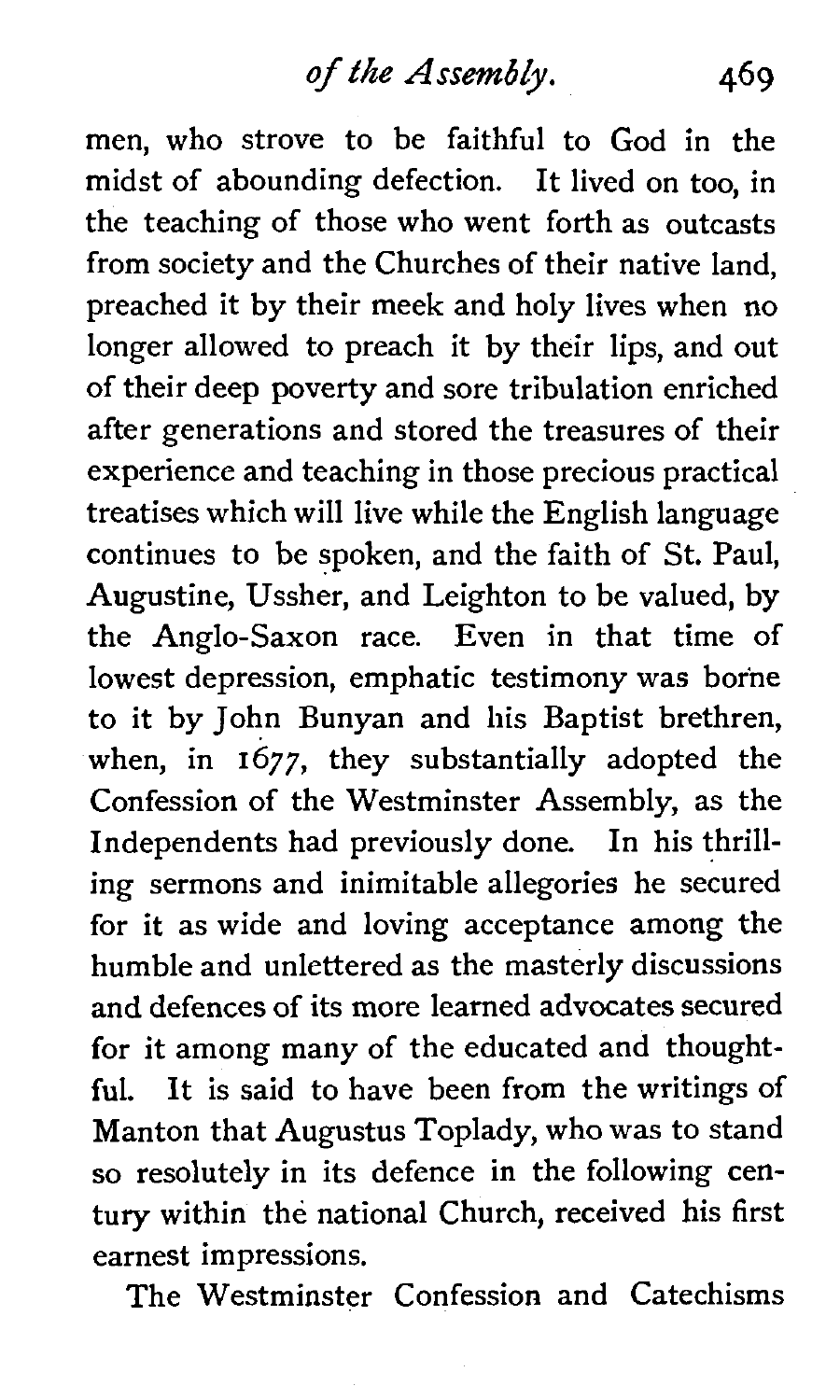continued to be adhered to in Scotland, within as well as without the reconstituted Church, even after the Acts of Parliament which had ratified them were repealed. And, though cast out in Old England, they were taken in in the New, and in other colonies beyond the Atlantic, first by the children of the Pilgrim Fathers, and then by the descendants of the Scottish and Scoto-Irish emigrants of a later day, under whose joint tutelage mainly the United States have grown up into a great and noble nation-the heirs with us on this side of the old Augustinian faith and Presbyterian order, and **1** will add, so far as my acquaintance warrants me to speak, its main hope and stay in the future. In the same sad years not less emphatic testimony to the hold their system of theology still had on the minds of a very pious and earnest part of the nation was borne by the publication of numerous editions of the Shorter Catechism in England. These incontrovertibly show, either that, notwithstanding their hard lot, Nonconformists were at that time more numerous than has generally been supposed, or else that Evangelical ministers of the national Church did not yet scruple to avail themselves of a Catechism which they knew King Charles and his chaplains had in 1648 been willing to sanction ; and even under apparent defeat Puritanism continued largely to influence the English nation.

In the State during these sad years things went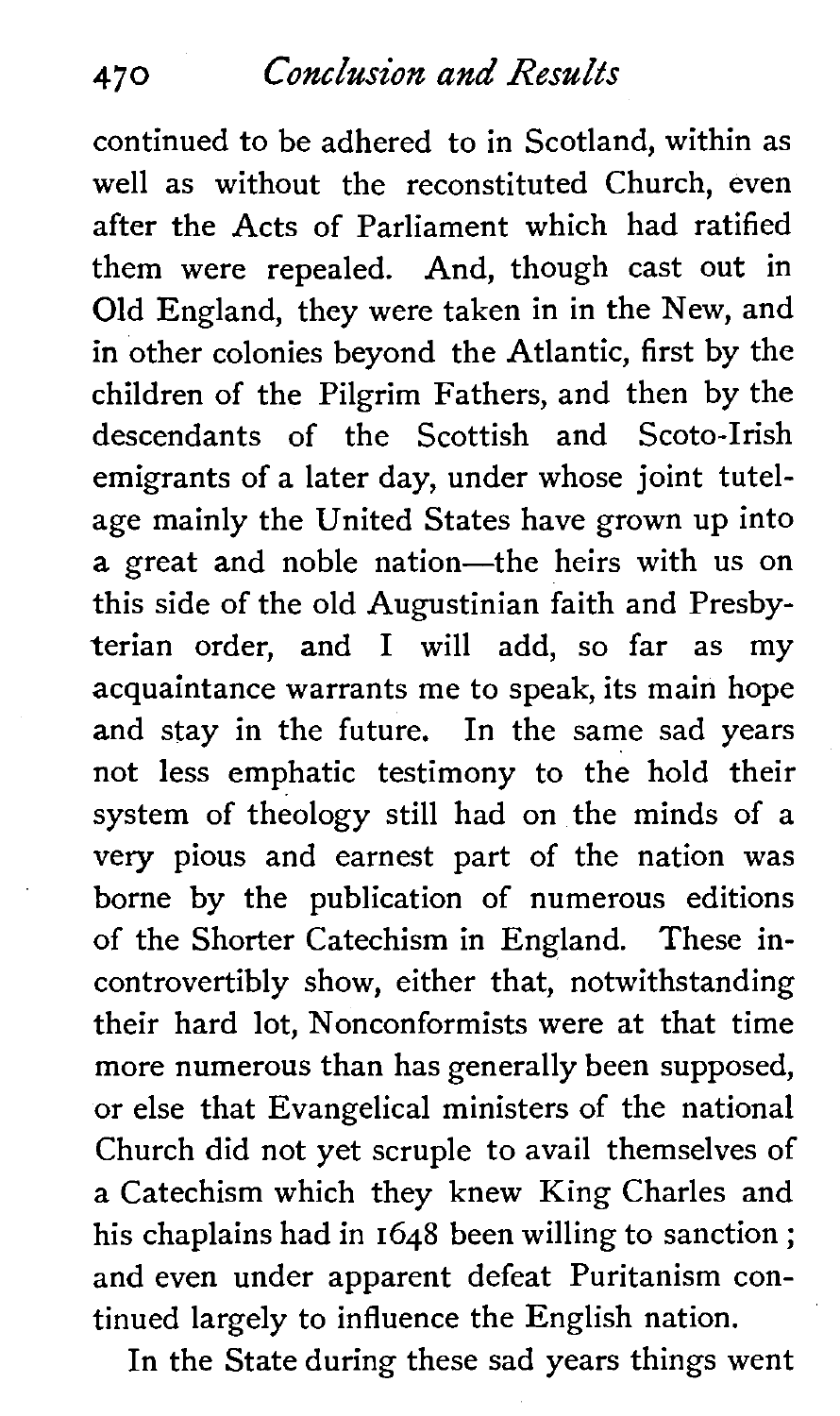from bad to worse till the tyranny, licentiousness, and Popish proclivities of the later Stuart kings once more roused the nation against them, and provoked a revolution which, being more strictly kept within the lines of the-constitution, has proved more practical and permanent. With the advent of William of Orange to the British throne Protestantism was once more saved, and civil and religious liberty at length was settled on a stable foundation. He not only granted by law a large toleration outside to orthodox dissenters, but also strove to make the national Church so comprehensive that if possible the mischief of St. Bartholomew's day might be repaired, and moderate Puritans again find room within its pale. The success of this great scheme was prevented chiefly by the Jacobites and extreme High Churchmen, but in part also, it must be admitted, by the indifference shown for it by not a few of the Puritan leaders. Notwithstanding the hard experiences through which they had passed, they were still a numerous and influential body, especially in London and other towns. It seemed as if, like ancient Israel, the more they were afflicted the more they multiplied and grew, and that it was not till the counsel of Balaam was adopted against them, or by them against themselves, and they fell off from the Evangelical faith of their fathers, that much real injury happened to them. 'So far as outward prosperity was con-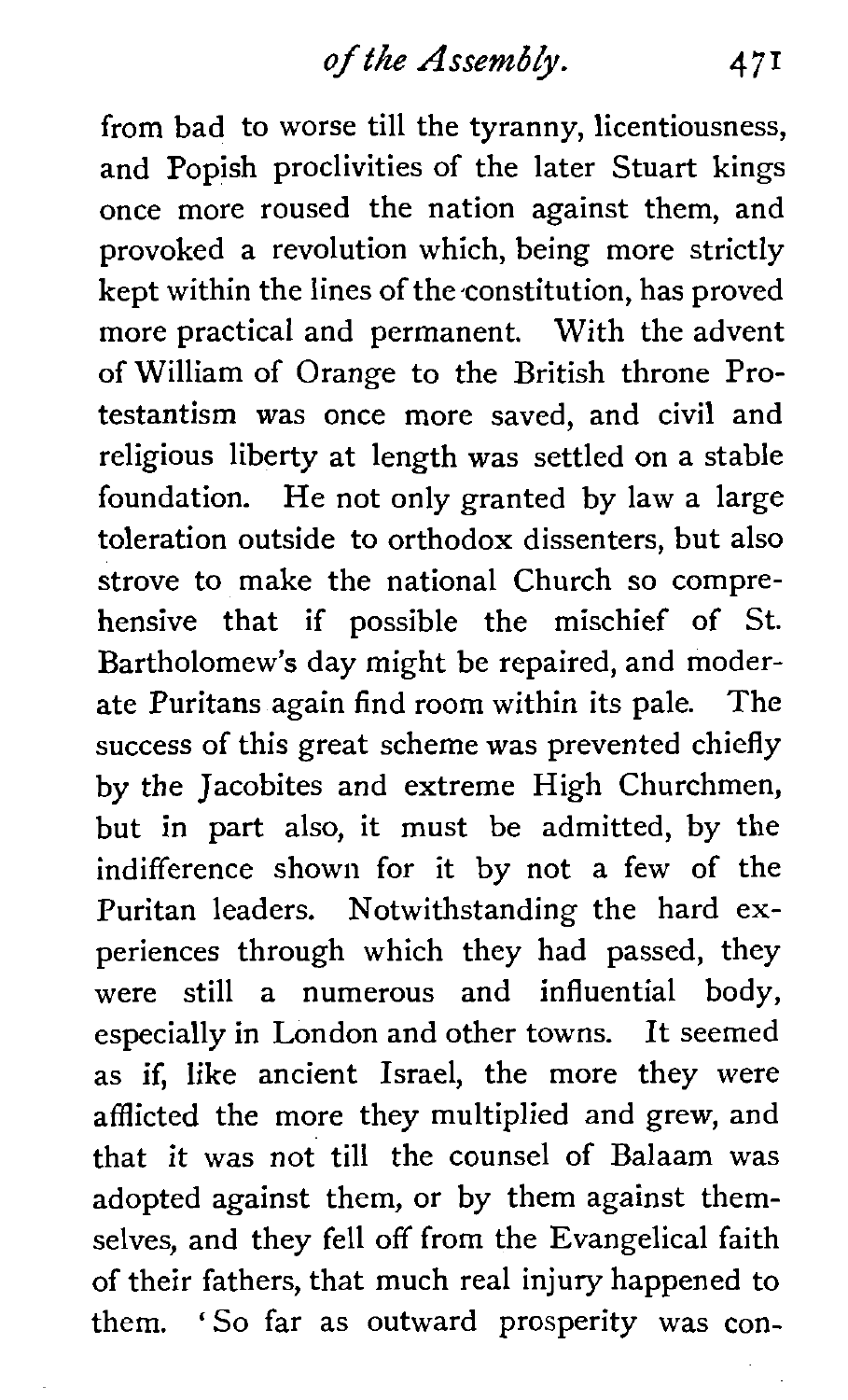#### **472 ConcZizsion and Results**

cerned the position and prospects of Presbyterianism were never,' Dr. M'Crie assures us, ' brighter or more promising than at the era of the Revolution. In the great metropolis its chapels were thickly planted, and they were filled with wealthy and influential congregations, which, so long as the older ministers survived, were favoured with a pure and vigorous dispensation of the Gospel, and in good measure kept alive the flame of holy zeal and heavenly devotion which had warmed the Church under the winter of persecution.' Dr. Stoughton seems to think that at that era Presbyterians, Independents, and Baptists together embraced nearly half of the population of England. Early in the 18th century a religious declension was ushered in, which in greater or less degree extended to all the Churches in Britain and on the Continent, 'a spiritual blight, which,' as Dr. M'Crie so well says, 'it is difficult to explain in any other way than by the withdrawal of God's Spirit from the Churches of the Reformation.' The Presbyterians of England, from their aversion to or neglect of subscription, even in the most general form, were among the first to suffer in this long and chilling winter time. Many' of their congregations dwindled away ; not a few of their members, coming under the new Evangelical impulse given to England by Whitfield, sought for themselves a new home. Others merged with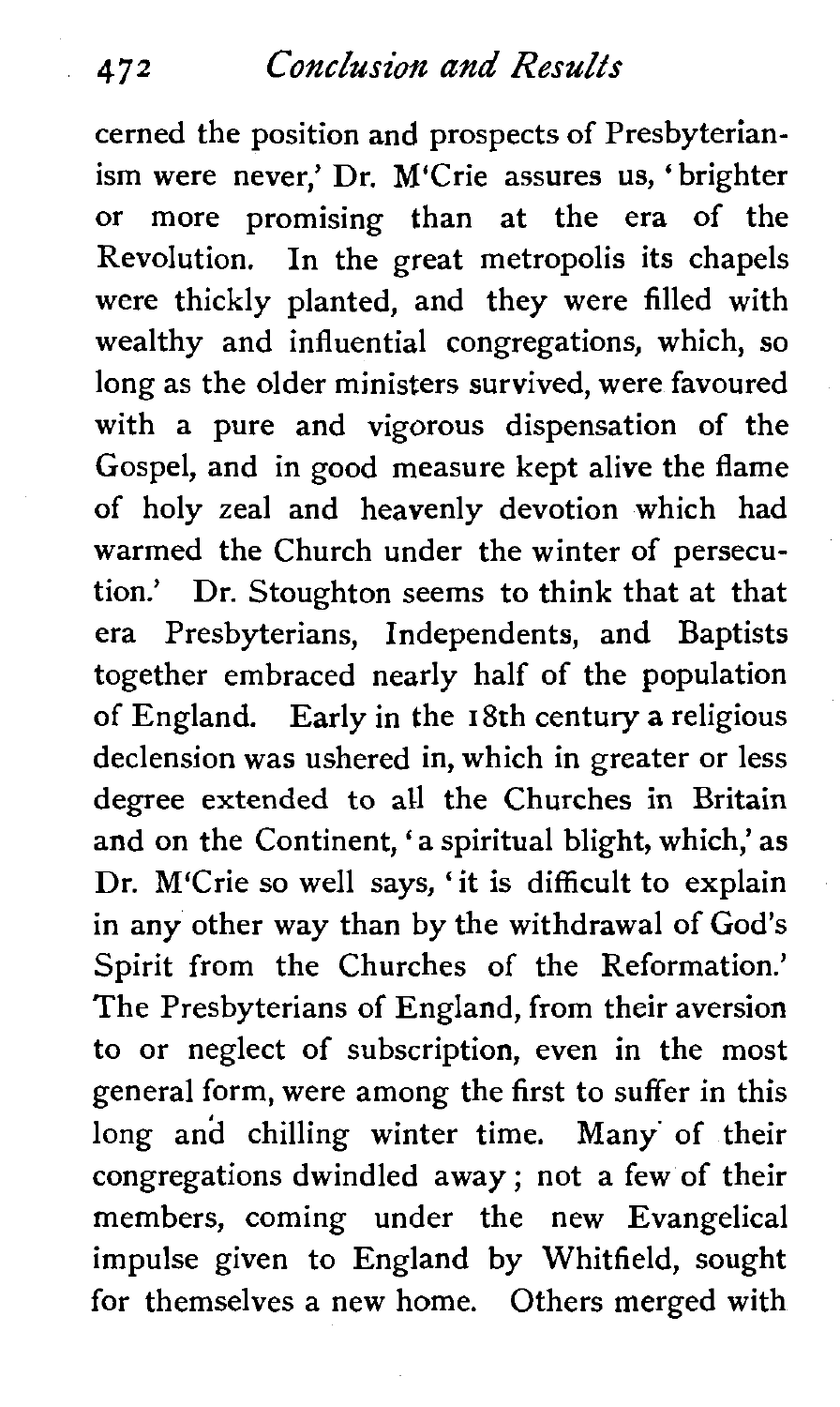the Independents ; others lapsed into Rationalism, if not into Arianism or Unitarianism, and the old Presbyterian Church of South Britain now lives mainly in the immortal writings of its early teachers, in the memory of the heroic sufferings they so meekly bore, and of their noble-hearted faithfulness to Christ and His truth in times of trial and rebuke. The torch of Evangelical Presbyterianism has been once more rekindled from Scotland, and promises now to give a brighter light than it has done for long. But the old lamp has been virtually extinguished, and the lampstand removed out of its place-reading to all, in these somewhat similar times, the much needed lesson that no past attainments, no past services, no past sacrifices will avail to preserve a Church from decay and dissolution if it hold not the beginning of its confidence steadfast unto the end, if it cleave not close to its divine Redeemer and be not unashamed of Him and His words when brought face to face with any faithless and scoffing generation, if it allows the light of Evangelical truth and the fire of Evangelical piety to die out or to die down. Let those of us who think we stand remember those who have fallen, and take good heed to ourselves lest there be in any of us an evil heart of unbelief in departing from the living God, and from him who is the light and life of men. And let us persevere in prayer, that He